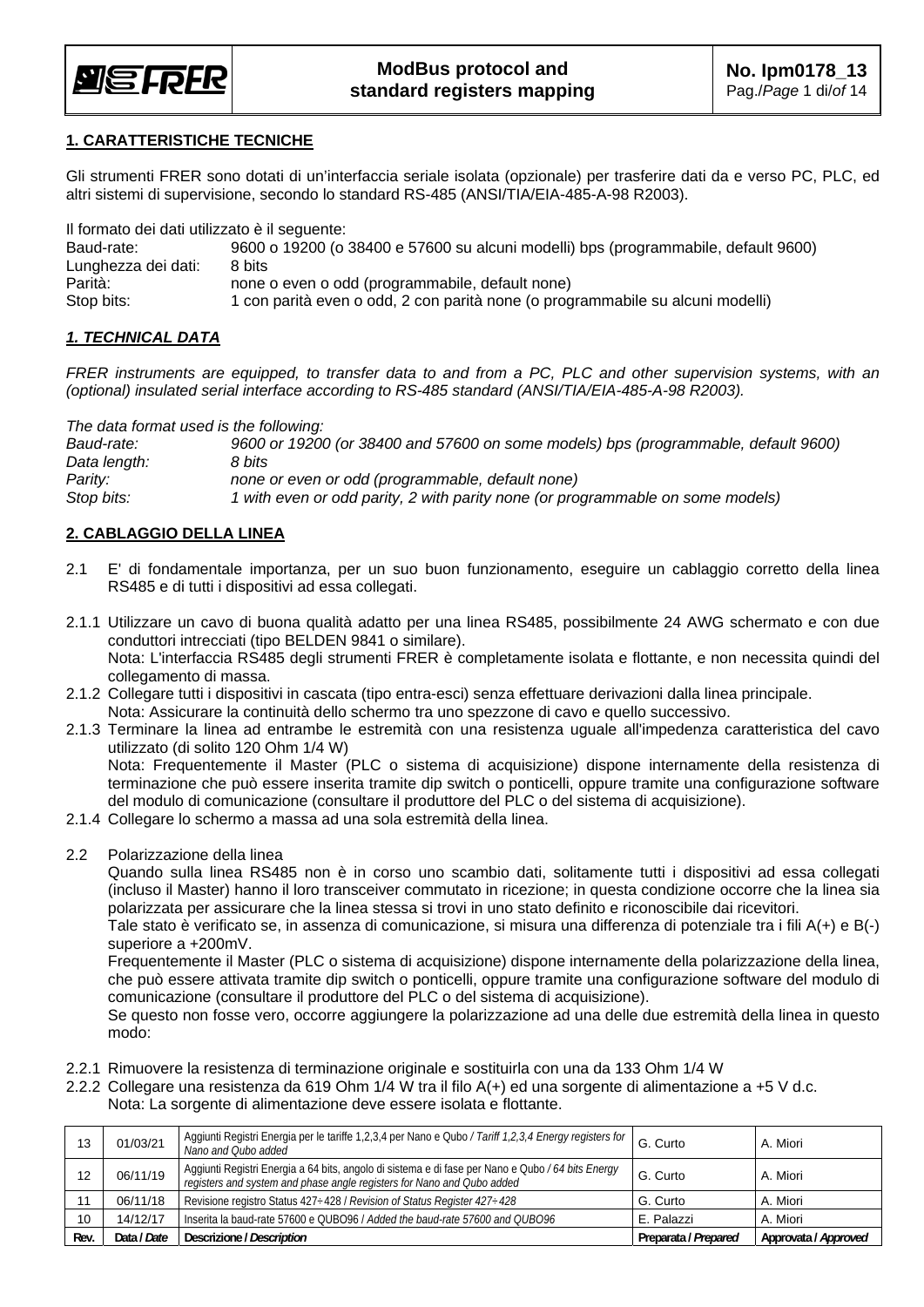

- 2.2.3 Collegare una resistenza da 619 Ohm 1/4 W tra il filo B(-) e la massa della sopra citata sorgente di alimentazione.
- 2.2.4 Verificare che, in assenza di comunicazione, si misuri una differenza di potenziale tra i fili A(+) e B(-) superiore a +200mV.

Nota: I valori di resistenza sopra citati sono validi per un cavo con impedenza caratteristica di 120 Ohm e per una sorgente di alimentazione di +5 V.

Nota: Frequentemente, in ambienti elettromagneticamente poco disturbati, anche con un cablaggio eseguito in modo sommario ed in mancanza delle corrette terminazioni e polarizzazione della linea, la comunicazione funziona apparentemente senza problemi.

Questo non deve indurre a trascurare la necessità di realizzare il cablaggio in modo corretto, incluse le terminazioni e la polarizzazione: solo in questo modo è possibile ottenere una linea di comunicazione robusta ed affidabile.

2.3 Denominazione dei morsetti

Allo stato attuale esistono due modi per denominare i due fili della linea RS485:

Secondo lo standard EIA-485: A(-) e B(+).

Secondo la convenzione di molti produttori di transceiver (tra i quali Texas Instruments, Maxim, Intersil): A(+) e  $B(-)$ .

I segni (+) e (-) indicano quale dei due conduttori deve avere un potenziale maggiore rispetto all'altro quando la linea è inattiva (idle).

FRER ha adottato, nella denominazione dei morsetti sui propri strumenti, la seconda opzione: A(+) e B(-).

Questo perchè, pur non essendo aderente alla norma EIA-485, è la denominazione maggiormente diffusa in ambito industriale.

In caso si riscontrassero problemi nello stabilire la comunicazione, una delle prime prove da effettuare è l'inversione dei due fili A e B: questo non comporta alcun pericolo di danneggiamento nè per i trasmettitori nè per i ricevitori.

#### *2. WIRING OF THE LINE*

- *2.1 It is of fundamental importance, for its proper operation, to perform a correct wiring of the RS485 line and of all devices connected to it.*
- *2.1.1 Use a good quality cable, suitable for a 485 line, preferably 24 AWG, shielded, twisted pair type (Belden 9841 or similar).*

 *Note: The RS485 interface of FRER instruments is completely isolated and floating, and therefore does not requires the ground connection.* 

- *2.1.2 Connect all the devices in cascade (such as in-out) without making stubs from the main line. Note: Ensure the continuity of the screen between a piece of wire and the next.*
- *2.1.3 Terminate the line at both ends with a resistance equal to the characteristic impedance of the cable used (typically 120 ohm 1/4 W)*

 *Note: Frequently the master (PLC or data acquisition system) has internal terminating resistor that can be*  inserted via dip switches or jumpers, or through a software configuration of the communication module (consult *the manufacturer of the PC or the acquisition system).* 

- *2.1.4 Connect the shield to ground at one end only of the line.*
- *2.2 Polarization of the line*

 *When on the RS485 line is not in progress a data exchange, usually all the devices connected to it (including the Master) have their transceiver switched to reception; in this condition it is necessary that the line is polarized to ensure that the line itself is in a defined state recognizable by the receivers.* 

 *This state is verified when, in the absence of communication, it is possible to measure a potential difference between the wires A(+) and B(-) greater than +200 mV.* 

 *Frequently the master (PLC or data acquisition system) is equipped internally with the polarization of the line, which can be activated via dip switches or jumpers, or through a software configuration of the communication module (consult the manufacturer of the PC or the acquisition system).* 

 *If this were not true, it is necessary to add the polarization to one of the two ends of the line in this way:* 

- *2.2.1 Remove the original terminating resistor and replace it with a 133 ohm 1/4 W*
- *2.2.2 Connect a resistor of 619 ohm 1/4 W between the wire A(+) and a dc power source of +5 V Note: The power source must be isolated and floating.*
- *2.2.3 Connect a resistor of 619 ohm 1/4 W between the wire B(-) and the ground of the above-mentioned power*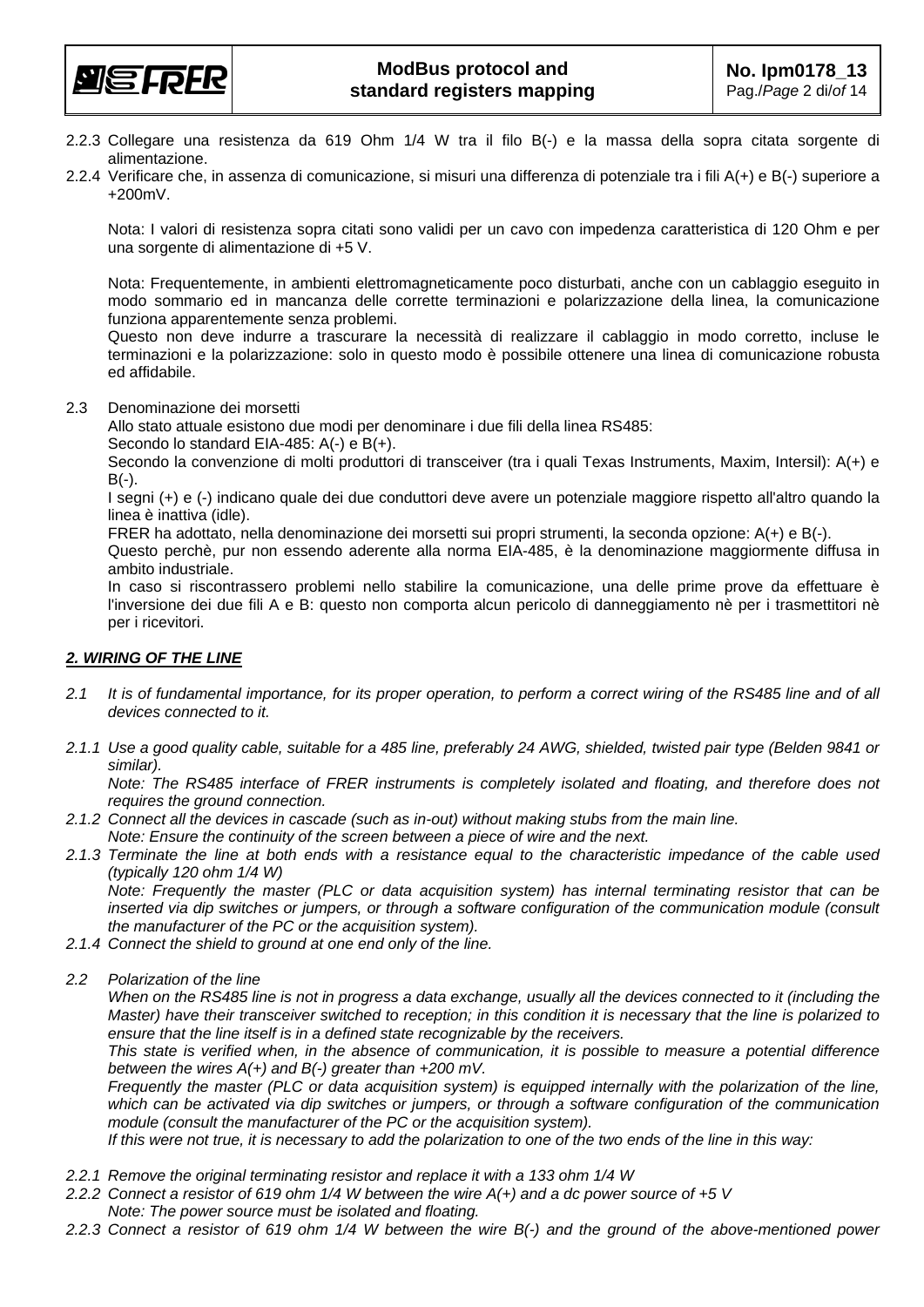

*source.* 

*2.2.4 Verify that, in the absence of communication, it is possible to measure a potential difference between the wires A (+) and B (-) greater than +200 mV.* 

 *Note: The over mentioned resistors values are valid for a cable with a characteristic impedance of 120 ohms and a power source of +5 V.* 

 *Note: Frequently, in environments with small electromagnetic disturbances, the communication may appear to function smoothly, even with a poor wiring, and also in the absence of the proper termination and polarization of the line.* 

 *This should not lead to neglect the need of performing a correct wiring, including termination and polarization: this is the only way to get a robust and reliable communication line.* 

*2.3 Terminals naming* 

 *At present there are two ways to name the two wires of the RS485: According to the EIA-485 standard: A(-) and B(+).* 

 *According to many manufacturers of transceivers (including Texas Instruments, Maxim, Intersil): A(+) and B(-). The signs (+) and (-) indicate which of the two conductors must have a greater potential than the other when the line is idle.* 

 *FRER adopted, for the designation of the terminals on its instruments, the second option: A(+) and B(-). This is because, while not adhering to the EIA-485 standard, it is the denomination most widely used in the industrial field.* 

 *If you are having problems establishing communication, one of the first tests to be done is the inversion of the two wires A and B: it does not involve any danger of damage to either the transmitters or receivers.* 

#### **3. PROTOCOLLO MODBUS**

Il protocollo usato è il ModBus, in modalità RTU.

| Le funzioni supportate sono: | 03          | Read holding registers                                 |
|------------------------------|-------------|--------------------------------------------------------|
|                              | 08          | Diagnostics, solo Sotto-funzione 00, Return query data |
|                              | 16 (10 Hex) | Preset multiple holding registers                      |

Gli strumenti agiscono come "slaves"; il loro indirizzo logico può essere programmato da 1 a 247.

Nelle operazioni di scrittura, i dispositivi possono essere indirizzati anche con l'indirizzo broadcast (00h); in questo caso tutti i dispositivi connessi al bus verranno scritti e nessuno di loro invierà una risposta.

Temporizzazione:

Minimo intervallo tra la fine di una risposta e l'inizio della richiesta successiva (verso lo stesso dispositivo): 150 ms. Minimo intervallo tra la fine di una risposta e l'inizio della richiesta successiva (verso un dispositivo differente): 15 ms. Minimo time-out alla risposta (da impostare sul master): 500 ms.

Le exception responses supportate sono:

- 01 Illegal function (funzione non supportata o scrittura non abilitata) 02 Illegal data address (l'indirizzo dei dati ricevuto non è valido)
- 03 Illegal data value (il valore dei dati ricevuto non è valido)

#### *3. MODBUS PROTOCOL*

*The used protocol is the ModBus, in RTU mode* 

| The supported functions are: | -03         | Read holding registers                               |
|------------------------------|-------------|------------------------------------------------------|
|                              | 08          | Diagnostics, Sub-function 00 only, Return query data |
|                              | 16 (10 Hex) | Preset multiple holding registers                    |

*The instruments act as "slaves"; their logic address can be set from 1 to 247.* 

*In writing operations, the devices can be also addressed with the broadcast address (00h); in this case all the devices connected to the bus will be written and none of them will send a response.* 

*Timing:* 

*Minimum interval between the end of a response and the beginning of the next query (to the same device): 150ms.*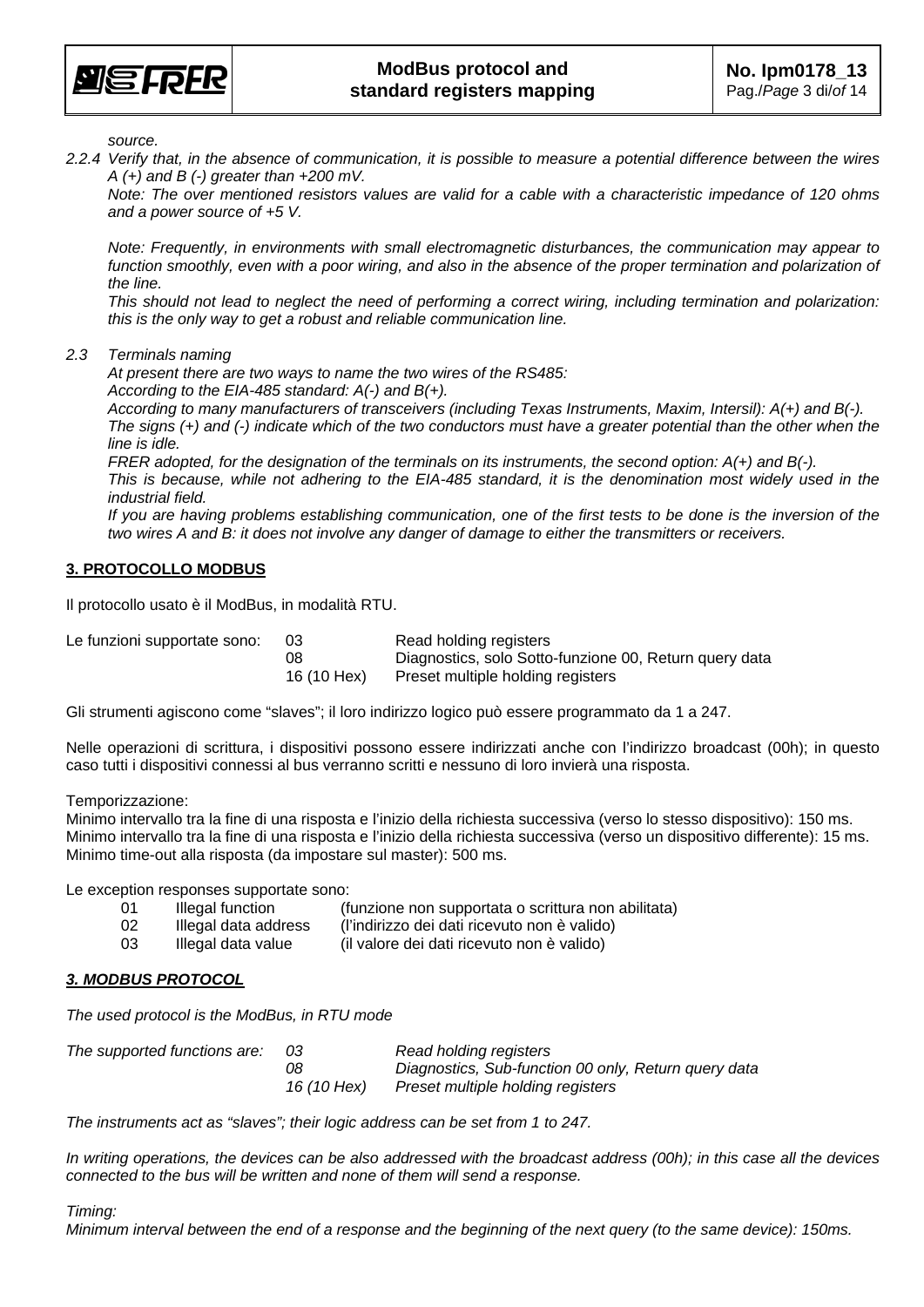

*Minimum interval between the end of a response and the beginning of the next query (to a different device): 15ms. Minimum response time-out (to be set on the master): 500ms.* 

*The supported exception responses are:* 

- *01 Illegal function (function not supported or writing not enabled)*
- *02 Illegal data address (the received data address is invalid)* 
	-
- 

 *03 Illegal data value (the received data value is invalid)* 

#### **4. TABELLA REGISTRI**

La seguente tabella contiene le variabili disponibili e gli indirizzi dei registri dove sono allocate.

I registri segnati con "R" sono di sola lettura, quelli segnati con "R/W" sono registri di lettura e scrittura.

Tutte le misure sono espresse in valori reali (primari): i rapporti dei TA e dei TV sono già inclusi.

Alcune variabili sono contenute in due registri. Questi due registri devono sempre essere letti o scritti insieme usando la funzione 03 "Read Holding registers" o 16 (10 hex) "Preset multiple holding registers"; leggere o scrivere un numero dispari di registri, o un numero pari di registri ma a cavallo di una coppia non è permesso e genera una exception response 02 "Illegal data address".

Nelle operazioni di lettura, utilizzando la funzione 03 "Read Holding registers", il numero massimo di registri che possono essere richiesti in una singola query è 124 (38 nel caso del Q15/96B4W).

La richiesta di più di 124 (38) registri in una singola query genera una exception response 03 "Illegal data value".

Le operazioni di scrittura devono essere precedute dalla scrittura del valore 0000 00A5h nei registri Write enable (40513 e 40514). La scrittura rimane abilitata fino a quando viene modificato tale valore o fino a quando lo strumento viene spento.

Le operazioni di scrittura eseguite mentre i registri Write enable non contengono il valore corretto generano una exception response 01 "Illegal function".

Il formato dei dati è:

- long (intero a 32 bits), big-endian, per le variabili contenute in due registri;
- word (intero a 16 bits), per le variabili contenute in un registro;
- long long (intero a 64 bits), per le variabili contenute in quattro registri.

Le variabili che possono assumere un valore negativo sono espresse in "complemento a 2".

I registri delle variabili non disponibili per un modello specifico contengono un valore pari a zero.

Per le versioni monofase i registri disponibili sono quelli di sistema (Sys) o, in mancanza di questi, quelli della fase 1 (L1)

I dati della distorsione armonica totale THD (contenuti nei registri dal 40307 al 40318) e quelli delle singole armoniche (contenuti nei registri dal 41281 al 41792) sono espressi o come % del valore nominale, o come % del valore RMS o come % del valore della fondamentale, secondo come impostato nel menu di programmazione dello strumento.

Quando si leggono i valori delle energie (kWh+, kVArh+, kWh-, kVArh-, Partial kWh+), devono essere letti anche i registri del moltiplicatore delle energie (40287 e 40288).

Quindi il contenuto dei registri delle energie deve essere moltiplicato per il moltiplicatore delle energie, al fine di ottenere i valori di energia corretti (espressi in Wh o VArh).

Il valore del moltiplicatore delle energie è regolato automaticamente dagli strumenti quando i valori primari dei TA e dei TV vengono impostati, e non cambia più fino a quando non vengono nuovamente modificati

Si tratta di una sorta di auto-range per accogliere i valori di energia (che possono variare da pochi kWh o kVArh a molti GWh o GVArh, a seconda dei valori primari dei TA e dei TV) in numeri a 32 bit (due registri).

#### *4. REGISTERS TABLE*

*The following table contains the available variables and the addresses of the registers where they are allocated.* 

*Registers marked with "R" are read only, those marked with "R/W" are read and write registers.*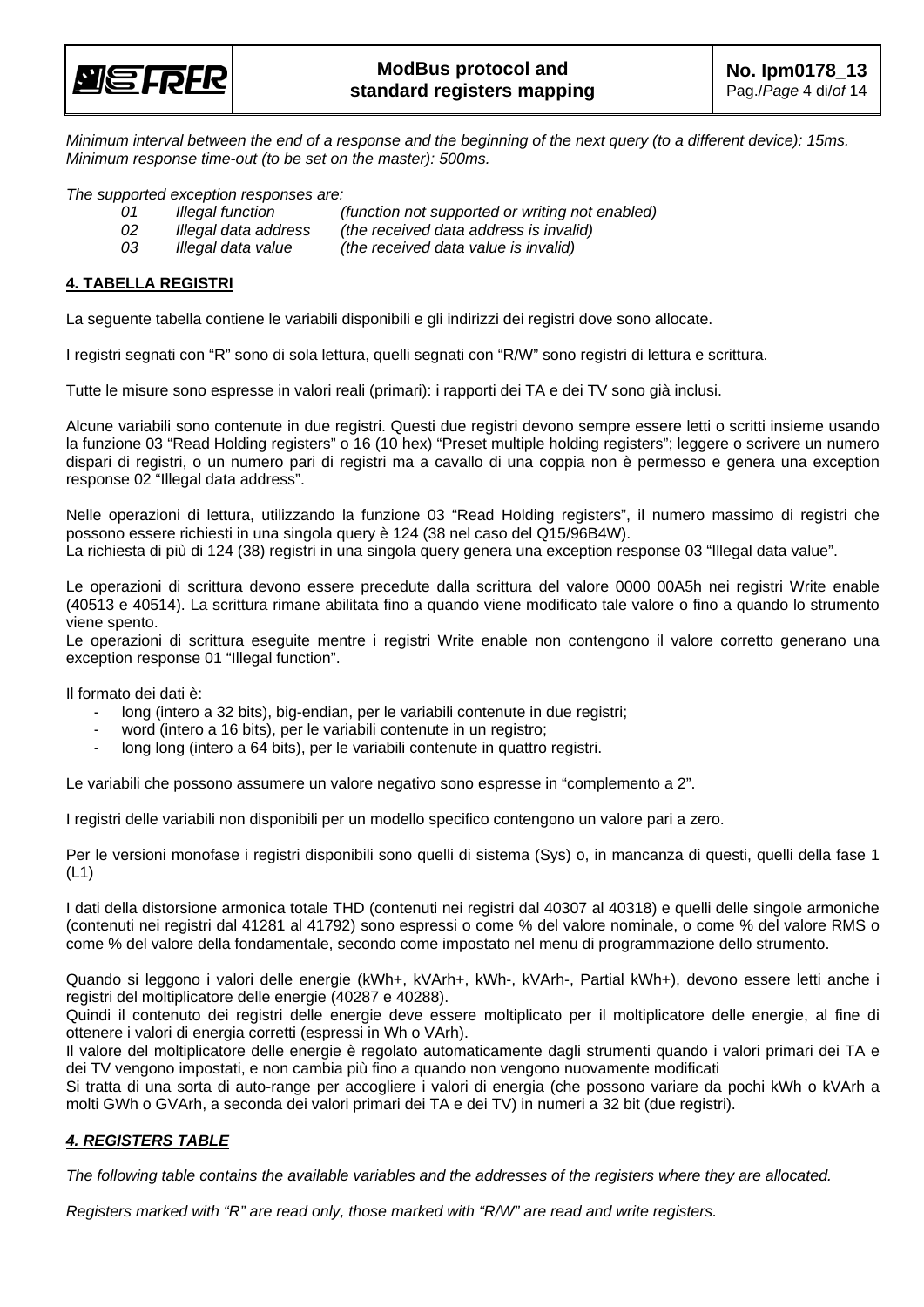

*All the measurements are expressed in real (primary) values: the CT's and VT's ratios are already included.* 

*Some variables use two registers; when reading or writing these values, both registers must be read or written together using the function 03 "Read Holding registers" or 16 (10 hex) "Preset multiple holding registers"; Reading or writing an odd number of registers, or an even number of registers but across a couple is not allowed and generates an exception response 02 "Illegal data address".* 

*In reading operations, using the function 03 "Read holding registers", the maximum number of registers that can be requested in a single query is 124 (38 for Q15/96B4W). Requesting more than 124 (38) registers in a single query generates an exception response 03 "illegal data value"* 

*Writing operations must be preceded by writing the value 0000 00A5h in the Write enable registers (40513 and 40514). Writing remains enabled until this value is changed or the instrument is switched off. Writing operations performed when the content of the Write enable registers is incorrect generate an exception response 01 "Illegal function"* 

*Data format is:* 

- *long (32 bits integer), big-endian, for the variables using two registers;*
- *word (16 bits integer), for the variables using one register;*
- *long long (64 bits integer), for the variables using four registers.*

*Variables which could be negative are expressed in "two's complement".* 

*The registers of the variables not available for a specific model contain a value equal to zero.* 

*The registers available for the single-phase versions are the system ones (Sys) or, in their absence, those of the phase1 (L1).* 

*Registers from 40307 to 40318 (containg data of total harmonic distorsion THD) and from 41281 to 41792 (containing data of individual harmonics) are expressed or as % of nominal value, or as % of RMS value, or as % of the fundamental value, according to the mode set in the programming menu of the instrument.* 

*When reading the energy values (kWh+, kVArh+, kWh-, kVArh-, Partial kWh+), the Energy multiplier registers (40287 and 40288) must also be read.* 

*Then the content of the energy registers must be mutiplied by the Energy multiplier in order to get the correct energy values (expressed in Wh or VArh).* 

*The Energy multiplier value is automatically adjusted by the meter when the primary values of the CT's and VT's are set, and will not change anymore as long as they are not changed again.* 

*This is a sort of auto-scale to accomodate the energy values (which can vary from few kWh or kVArh to many GWh or GVArh according to the VT's and CT's primary values) in 32 bit numbers (two registers).* 

| <b>REGISTER</b> | ADDRESS (HEX) | VARIABLE | <b>UNIT</b>     | <b>RW</b> | <b>NOTES</b> | بـ<br>C15/96. | E2/U2 / MCUU<br>Q15/96 | <b>MCU</b> | Q 15 U2H | <b>MCUH</b> | Q96 U4L | Q 96 U4H   | Q 15/96 B4W | C/Q 15/96 UCL | MCOU/MC2U  | O52(NaNo) / Q72/96 (Qubo) / MCUP0H | Q52C3L (NaNo dc)-Q72/96C3L (Qubo dc)-MCUCOL |
|-----------------|---------------|----------|-----------------|-----------|--------------|---------------|------------------------|------------|----------|-------------|---------|------------|-------------|---------------|------------|------------------------------------|---------------------------------------------|
| 40001           | 0000          |          |                 |           |              |               |                        |            |          |             |         |            |             |               |            |                                    |                                             |
| $\cdots$        | .             |          | RESERVED        |           |              |               |                        |            |          |             |         |            |             |               |            |                                    |                                             |
| 40256           | 00FF          |          |                 |           |              |               |                        |            |          |             |         |            |             |               |            |                                    |                                             |
| 40257           | 0100          | $V L1-N$ | 1mV             | R         |              |               | ☺                      | ☺          | ☺        | ☺           | $\odot$ | $_{\odot}$ | $\odot$     |               | ☺          | ☺                                  |                                             |
| 40258           | 0101          |          |                 |           |              |               |                        |            |          |             |         |            |             |               |            |                                    |                                             |
| 40259           | 0102          | VL2-N    | 1 <sub>mV</sub> | R         |              |               | ☺                      | ☺          | ☺        | ☺           | ☺       | ☺          | $_{\odot}$  |               | $_{\odot}$ | ☺                                  |                                             |
| 40260           | 0103          |          |                 |           |              |               |                        |            |          |             |         |            |             |               |            |                                    |                                             |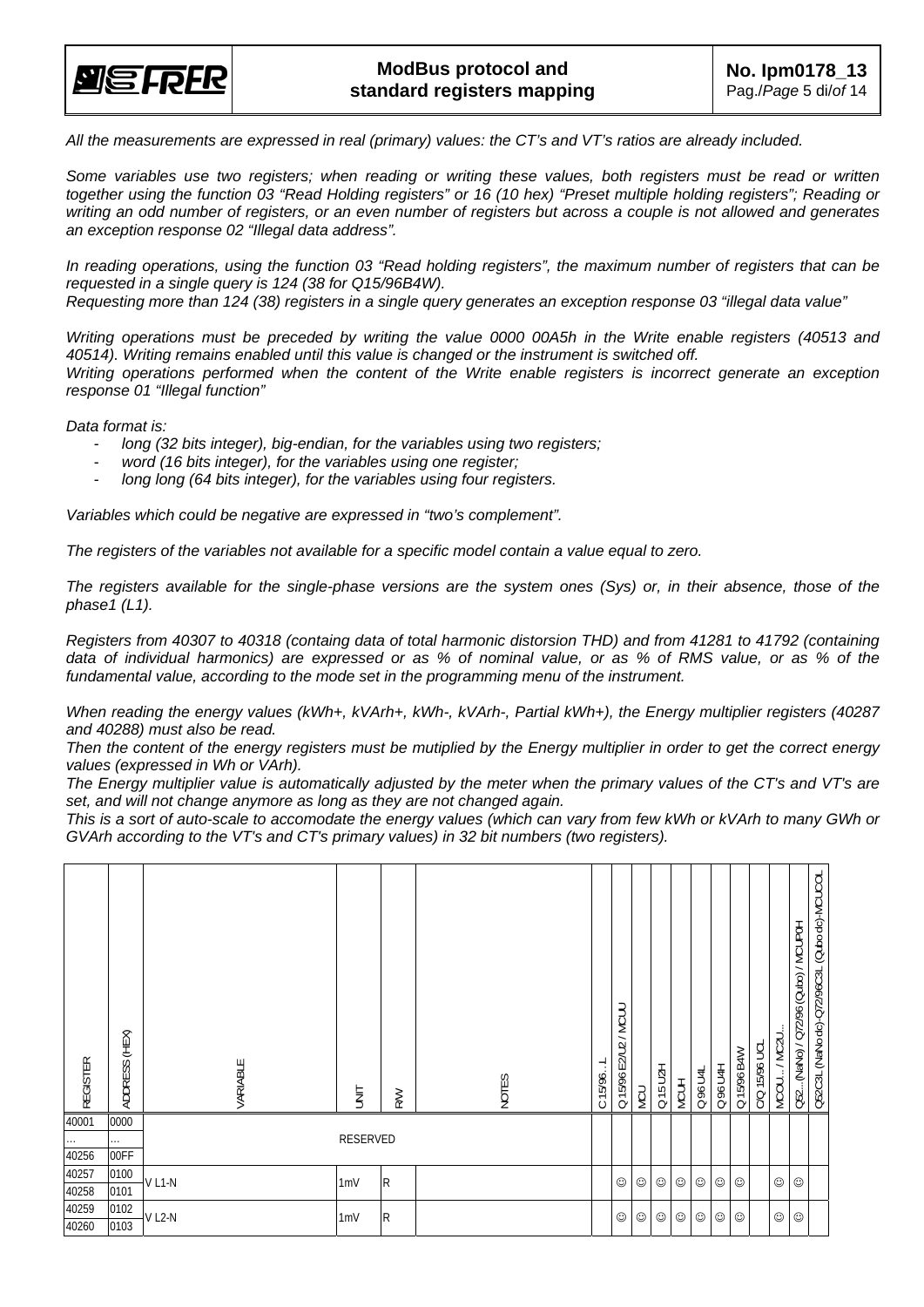

| <b>REGISTER</b> | ADDRESS (HEX) | VARIABLE                                          | <b>TINU</b>      | <b>RW</b>   | NOTES                             | C 15/96.   | Q 15/96 E2/U2 / MCUU | NCU        | Q 15 U2H   | <b>MCUH</b> | Q 96 U4L   | Q 96 U4H   | Q 15/96 B4W | C/Q 15/96 UCL | MCOU / MC2U. | Q52(NaNo) / Q72/96 (Qubo) / MCUP0H | Q52C3L (NaNo dc)-Q72/96C3L (Qubo dc)-MCUCOL |
|-----------------|---------------|---------------------------------------------------|------------------|-------------|-----------------------------------|------------|----------------------|------------|------------|-------------|------------|------------|-------------|---------------|--------------|------------------------------------|---------------------------------------------|
| 40261<br>40262  | 0104<br>0105  | $V$ L3-N                                          | 1mV              | R           |                                   |            | ☺                    | ☺          | ☺          | ☺           | ☺          | ☺          | $\odot$     |               | $_{\odot}$   | ☺                                  |                                             |
| 40263           | 0106          |                                                   |                  |             |                                   |            |                      |            |            |             |            |            |             |               |              |                                    |                                             |
| 40264           | 0107          | V L1-L2                                           | 1mV              | R           |                                   |            | $_{\odot}$           | $\odot$    | $\odot$    | $_{\odot}$  | $\odot$    | ☺          | ☺           |               | ☺            | ☺                                  |                                             |
| 40265<br>40266  | 0108<br>0109  | $V$ L2-L3                                         | 1mV              | R           |                                   |            | $_{\odot}$           | $\odot$    | $_{\odot}$ | $_{\odot}$  | ☺          | $_{\odot}$ | $\odot$     |               | ☺            | ☺                                  |                                             |
| 40267<br>40268  | 010A<br>010B  | $V$ L3-L1                                         | 1mV              | R           |                                   |            | $_{\odot}$           | $\odot$    | $_{\odot}$ | $\odot$     | $_{\odot}$ | $_{\odot}$ | $\odot$     |               | $\odot$      | ☺                                  |                                             |
| 40269           | 010C          |                                                   |                  |             |                                   |            |                      |            |            |             |            |            |             |               |              |                                    |                                             |
| 40270           | 010D          | L1                                                | 1mA              | R           |                                   |            | $_{\odot}$           | $_{\odot}$ | $_{\odot}$ | $_{\odot}$  | $_{\odot}$ | $_{\odot}$ | $\odot$     |               | $_{\odot}$   | ☺                                  |                                             |
| 40271           | 010E          | IL2                                               | 1 <sub>m</sub> A | R           |                                   |            | $_{\odot}$           | $\odot$    | $_{\odot}$ | $_{\odot}$  | ☺          | ☺          | $\odot$     |               | $_{\odot}$   | ☺                                  |                                             |
| 40272<br>40273  | 010F<br>0110  |                                                   |                  |             |                                   |            |                      |            |            |             |            |            |             |               |              |                                    |                                             |
| 40274           | 0111          | IL3                                               | 1mA              | R           |                                   |            | $_{\odot}$           | ☺          | $\odot$    | $_{\odot}$  | ☺          | ☺          | ☺           |               | $_{\odot}$   | ☺                                  |                                             |
| 40275           | 0112          | F                                                 | 1mHz             | R           | L1                                |            | $_{\odot}$           | $_{\odot}$ | $_{\odot}$ | $_{\odot}$  | ☺          | $_{\odot}$ | $_{\odot}$  |               | $_{\odot}$   | ☺                                  |                                             |
| 40276           | 0113          |                                                   |                  |             |                                   |            |                      |            |            |             |            |            |             |               |              |                                    |                                             |
| 40277<br>40278  | 0114<br>0115  | P Sys<br>(P for C/Q15/96UCL and Q52/72/96C3L)     | 1W               | R           | $P L1 + P L2 + P L3$              | ☺          | $_{\odot}$           | $_{\odot}$ | $_{\odot}$ | $_{\odot}$  | ☺          | $_{\odot}$ | $_{\odot}$  | $_{\odot}$    | $_{\odot}$   | $_{\odot}$                         | ☺                                           |
| 40279           | 0116          |                                                   |                  |             |                                   |            |                      |            |            |             |            |            |             |               |              |                                    |                                             |
| 40280           | 0117          | Q Sys                                             | 1VAr             | R           | $Q L1 + Q L2 + Q L3$              | ☺          | ☺                    | ☺          | $_{\odot}$ | ☺           | ☺          | ☺          | $\odot$     |               | $_{\odot}$   | ☺                                  |                                             |
| 40281<br>40282  | 0118<br>0119  | P.F. Sys                                          | 0.001            | R           | P Sys / S Sys                     |            | ☺                    | $\odot$    | $\odot$    | $_{\odot}$  | ☺          | ☺          | $\odot$     |               | ☺            | ☺                                  |                                             |
| 40283           | 011A          |                                                   |                  |             |                                   |            |                      |            |            |             |            |            |             |               |              |                                    |                                             |
| 40284           | 011B          | kWh+ Sys                                          | 1Wh              | R/W         |                                   | $_{\odot}$ | ☺                    | $_{\odot}$ | $_{\odot}$ | $_{\odot}$  | ☺          | $_{\odot}$ | $_{\odot}$  | $_{\odot}$    | $_{\odot}$   | $_{\odot}$                         | ☺                                           |
| 40285           | 011C          | kVArh+ Sys                                        | 1VArh            | R/W         |                                   | $\odot$    | $\odot$              | $\odot$    | $\odot$    | $\odot$     | $_{\odot}$ | $\odot$    | $\odot$     |               | $\odot$      | $_{\odot}$                         |                                             |
| 40286<br>40287  | 011D<br>011E  |                                                   |                  |             |                                   |            |                      |            |            |             |            |            |             |               |              |                                    |                                             |
| 40288           | 011F          | Energy multiplier                                 | 1                | R           |                                   | ☺          | ☺                    | ☺          | ☺          | ☺           | ☺          | ☺          | ☺           | ☺             | $_{\odot}$   | ☺                                  | ☺                                           |
| 40289           | 0120          | V L-L Sys                                         | 1mV              | R           | (V L1-L2 + V L2-L3 + V L3-L1) / 3 |            |                      |            |            |             | $\odot$    | ☺          | $\odot$     |               | $_{\odot}$   | ☺                                  |                                             |
| 40290           | 0121          |                                                   |                  |             |                                   |            |                      |            |            |             |            |            |             |               |              |                                    |                                             |
| 40291<br>40292  | 0122<br>0123  | V L-N Sys<br>(V for C/Q15/96UCL and Q52/72/96C3L) | 1mV              | R           | (V L1-N + V L2-N + V L3-N) / 3    |            |                      |            |            |             |            | ☺          |             | ☺             | $_{\odot}$   | $_{\odot}$                         | ☺                                           |
| 40293           | 0124          | I Sys                                             |                  |             |                                   |            |                      |            |            |             |            |            |             |               |              |                                    |                                             |
| 40294           | 0125          | (I for C/Q15/96UCL and Q52/72/96C3L)              | 1mA              | R           | $( L1 +  L2 +  L3)/3$             |            |                      |            |            |             | ☺          | ☺          |             | ☺             | $_{\odot}$   | $_{\odot}$                         | $_{\odot}$                                  |
| 40295           | 0126          | Delta V L-L                                       | $\%$             | R           | (V LL max - V LL min) / V LL med  |            |                      |            |            |             |            | ☺          |             |               |              | $\odot$                            |                                             |
| 40296<br>40297  | 0127<br>0128  |                                                   |                  |             |                                   |            |                      |            |            |             |            |            |             |               |              |                                    |                                             |
| 40298           | 0129          | Delta V L-N                                       | $\%$             | $\mathsf R$ | (V LN max - V LN min) / V LN med  |            |                      |            |            |             |            | ☺          |             |               |              | ☺                                  |                                             |
| 40299           | 012A          | Delta I                                           | %                | R           | (IL max - IL min) / IL med        |            |                      |            |            |             |            | ☺          |             |               |              | ☺                                  |                                             |
| 40300           | 012B          |                                                   |                  |             |                                   |            |                      |            |            |             |            |            |             |               |              |                                    |                                             |
| 40301<br>40302  | 012C<br>012D  | I Neutral                                         | 1mA              | R           | Vector sum I L1 + I L2 + I L3     |            |                      |            | ☺          | ☺           |            | ☺          |             |               | $_{\odot}$   | ☺                                  |                                             |
| 40303           | 012E          |                                                   | 0.001            | R           |                                   |            |                      |            |            | $\odot$     |            |            |             |               |              |                                    |                                             |
| 40304           | 012F          | Cos Phi Sys                                       |                  |             | P Sys / S Sys (Fundamentals)      |            |                      |            | ☺          |             |            | ☺          |             |               | $_{\odot}$   | ☺                                  |                                             |
| 40305           | 0130<br>0131  | P.F. Avg Sys                                      | 0.001            | R           | kWh+ / kVAh+                      |            |                      |            | $_{\odot}$ | ☺           |            | ☺          |             |               |              |                                    |                                             |
| 40306<br>40307  | 0132          |                                                   |                  |             |                                   |            |                      |            |            |             |            |            |             |               |              |                                    |                                             |
| 40308           | 0133          | THD VL1                                           | 0.1 %            | R           | % Nom. or RMS or Fundamental      |            |                      |            | $_{\odot}$ | ☺           |            | $_{\odot}$ |             |               | $_{\odot}$   | ☺                                  |                                             |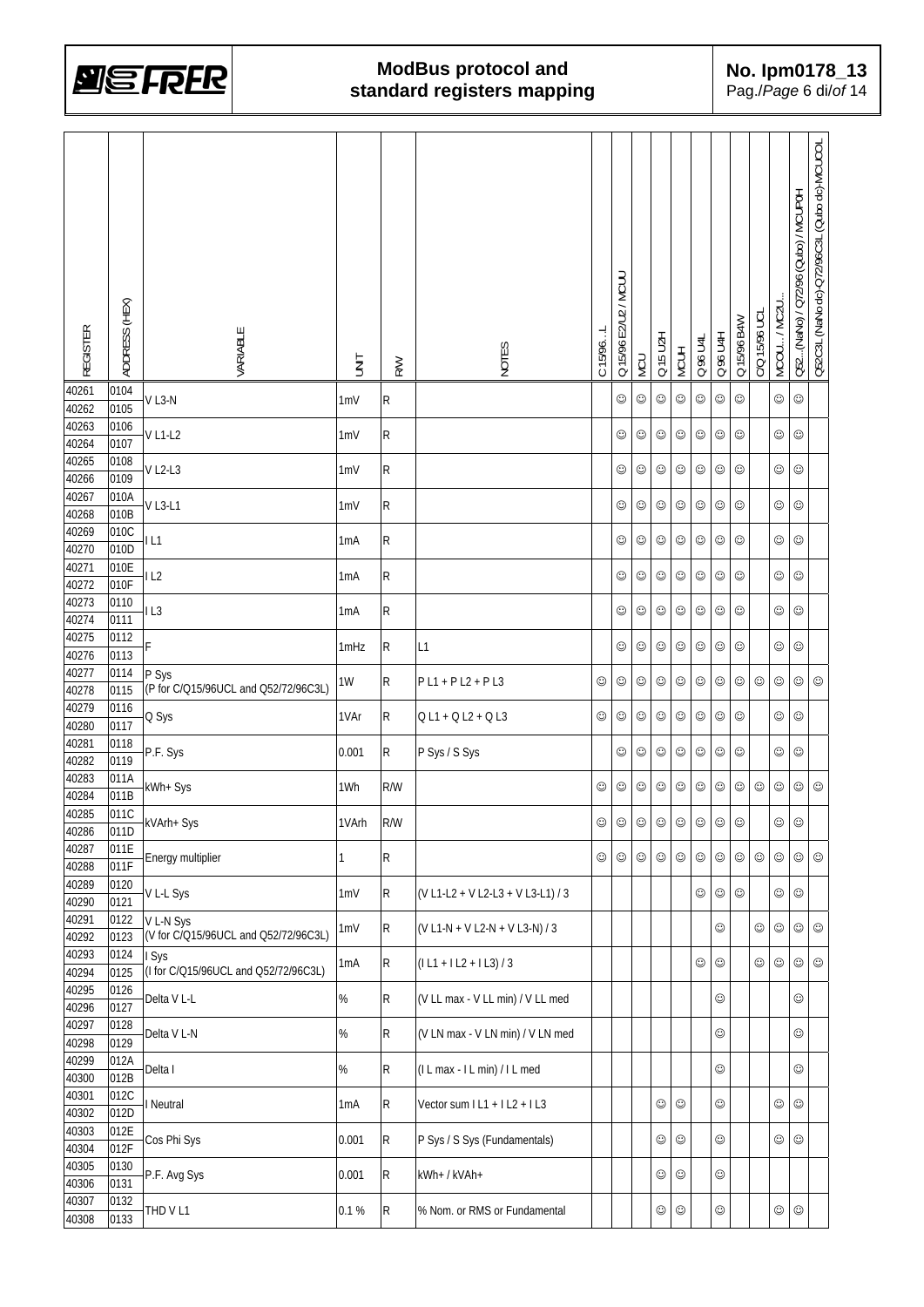

| <b>REGISTER</b> | ADDRESS (HEX) | VARIABLE        | <b>TINIT</b> | <b>RW</b>    | NOTES                        | C 15/96L   | Q 15/96 E2/U2 / MCUU | NCU        | Q 15 U2H   | <b>MCUH</b> | Q 96 U4L   | Q 96 U4H   | Q 15/96 B4W | C/Q 15/96 UCL | MCOU / MC2U | Q52(NaNo) / Q72/96 (Qubo) / MCUP0H | Q52C3L (NaNo dc)-Q72/96C3L (Qubo dc)-MCUCOL |
|-----------------|---------------|-----------------|--------------|--------------|------------------------------|------------|----------------------|------------|------------|-------------|------------|------------|-------------|---------------|-------------|------------------------------------|---------------------------------------------|
| 40309           | 0134          | THD V L2        | 0.1%         | R            | % Nom. or RMS or Fundamental |            |                      |            | ☺          | ☺           |            | ☺          |             |               | ☺           | ☺                                  |                                             |
| 40310<br>40311  | 0135<br>0136  |                 |              |              |                              |            |                      |            |            |             |            |            |             |               |             |                                    |                                             |
| 40312           | 0137          | THD VL3         | 0.1 %        | $\mathsf{R}$ | % Nom. or RMS or Fundamental |            |                      |            | ☺          | ☺           |            | ☺          |             |               | ☺           | ☺                                  |                                             |
| 40313           | 0138          | THD IL1         | 0.1%         | R            | % Nom. or RMS or Fundamental |            |                      |            | ☺          | ☺           |            | ☺          |             |               | ☺           | ☺                                  |                                             |
| 40314<br>40315  | 0139<br>013A  |                 |              |              |                              |            |                      |            |            |             |            |            |             |               |             |                                    |                                             |
| 40316           | 013B          | THD IL2         | 0.1 %        | R            | % Nom. or RMS or Fundamental |            |                      |            | ☺          | ☺           |            | ☺          |             |               | ☺           | ☺                                  |                                             |
| 40317           | 013C          | THD IL3         | 0.1 %        | R            | % Nom. or RMS or Fundamental |            |                      |            | ☺          | ☺           |            | ☺          |             |               | ☺           | $_{\odot}$                         |                                             |
| 40318           | 013D          |                 |              |              |                              |            |                      |            |            |             |            |            |             |               |             |                                    |                                             |
| 40319<br>40320  | 013E<br>013F  | kWh-Sys         | 1Wh          | R/W          |                              | $_{\odot}$ | $_{\odot}$           | $_{\odot}$ | ☺          | ☺           | $\odot$    | ☺          |             | ☺             | ☺           | $_{\odot}$                         | ☺                                           |
| 40321           | 0140          |                 |              |              |                              |            |                      |            |            |             |            |            |             |               |             |                                    |                                             |
| 40322           | 0141          | kVArh-Sys       | 1VArh        | R/W          |                              | ☺          | ☺                    | $_{\odot}$ | ☺          | $_{\odot}$  | ☺          | ☺          |             |               | ☺           | ☺                                  |                                             |
| 40323           | 0142          | S Sys           | 1VA          | R            | $S L1 + S L2 + S L3$         |            | ☺                    | $_{\odot}$ | ☺          | ☺           | ☺          | ☺          | ☺           |               | ☺           | ☺                                  |                                             |
| 40324           | 0143          |                 |              |              |                              |            |                      |            |            |             |            |            |             |               |             |                                    |                                             |
| 40325<br>40326  | 0144<br>0145  | P <sub>L1</sub> | 1W           | R            |                              |            |                      | ☺          |            | ☺           | ☺          | ☺          | ☺           |               | ☺           | ☺                                  |                                             |
| 40327           | 0146          |                 | 1W           | R            |                              |            |                      |            |            |             |            |            |             |               |             |                                    |                                             |
| 40328           | 0147          | P <sub>L2</sub> |              |              |                              |            |                      | ☺          |            | ☺           | $_{\odot}$ | ☺          | ☺           |               | ☺           | ☺                                  |                                             |
| 40329<br>40330  | 0148<br>0149  | PL3             | 1W           | R            |                              |            |                      | ☺          |            | ☺           | $_{\odot}$ | ☺          | ☺           |               | ☺           | ☺                                  |                                             |
| 40331           | 014A          |                 |              |              |                              |            |                      |            |            |             |            |            |             |               |             |                                    |                                             |
| 40332           | 014B          | Q <sub>L1</sub> | 1VAr         | R            |                              |            |                      | ☺          |            | ☺           | ☺          | ☺          | ☺           |               | ☺           | ☺                                  |                                             |
| 40333           | 014C          | Q <sub>L2</sub> | 1VAr         | R            |                              |            |                      | $_{\odot}$ |            | $_{\odot}$  | $\odot$    | $_{\odot}$ | $_{\odot}$  |               | $_{\odot}$  | $_{\odot}$                         |                                             |
| 40334<br>40335  | 014D<br>014E  |                 |              |              |                              |            |                      |            |            |             |            |            |             |               |             |                                    |                                             |
| 40336           | 014F          | QL3             | 1VAr         | $\mathsf{R}$ |                              |            |                      | $_{\odot}$ |            | ☺           | $_{\odot}$ | ☺          | ☺           |               | ☺           | $_{\odot}$                         |                                             |
| 40337           | 0150          | SL1             | 1VA          | $\mathsf{R}$ | VL1 rms x IL1 rms            |            |                      | $_{\odot}$ |            | ☺           | $_{\odot}$ | $\odot$    |             |               | ☺           | $_{\odot}$                         |                                             |
| 40338<br>40339  | 0151          |                 |              |              |                              |            |                      |            |            |             |            |            |             |               |             |                                    |                                             |
| 40340           | 0152<br>0153  | S <sub>L2</sub> | 1VA          | $\mathsf{R}$ | V L2 rms x I L2 rms          |            |                      | $_{\odot}$ |            | ☺           | $\odot$    | $\odot$    |             |               | $_{\odot}$  | $_{\odot}$                         |                                             |
| 40341           | 0154          |                 | 1VA          |              |                              |            |                      | $_{\odot}$ |            | ☺           | $_{\odot}$ |            |             |               | $_{\odot}$  | $_{\odot}$                         |                                             |
| 40342           | 0155          | SL <sub>3</sub> |              | R            | V L3 rms x I L3 rms          |            |                      |            |            |             |            | ☺          |             |               |             |                                    |                                             |
| 40343<br>40344  | 0156<br>0157  | <b>P.F.L1</b>   | 0.001        | $\mathsf{R}$ | PL1/SL1                      | ☺          | $_{\odot}$           | $_{\odot}$ | $\odot$    | $\odot$     | $_{\odot}$ | ☺          | $\odot$     |               | ☺           | $_{\odot}$                         |                                             |
| 40345           | 0158          |                 |              |              |                              |            |                      |            |            |             |            |            |             |               |             |                                    |                                             |
| 40346           | 0159          | P.F. L2         | 0.001        | $\mathsf{R}$ | P L2 / S L2                  | ☺          | $_{\odot}$           | $_{\odot}$ | $\odot$    | $\odot$     | $_{\odot}$ | ☺          | $\odot$     |               | $_{\odot}$  | $_{\odot}$                         |                                             |
| 40347           | 015A          | P.F. L3         | 0.001        | $\mathsf{R}$ | PL3/SL3                      | ☺          | $_{\odot}$           | $_{\odot}$ | $_{\odot}$ | $\odot$     | $_{\odot}$ | ☺          | $\odot$     |               | $\odot$     | $_{\odot}$                         |                                             |
| 40348<br>40349  | 015B          |                 |              |              |                              |            |                      |            |            |             |            |            |             |               |             |                                    |                                             |
| 40350           | 015C<br>015D  | Cos Phi L1      | 0.001        | $\mathsf{R}$ | PL1 / SL1 (Fundamentals)     |            |                      |            | $\odot$    | $\odot$     |            | ☺          |             |               | $\odot$     | $_{\odot}$                         |                                             |
| 40351           | 015E          | Cos Phi L2      | 0.001        | $\mathsf{R}$ | P L2 / S L2 (Fundamentals)   |            |                      |            | $\odot$    | ☺           |            | ☺          |             |               | $_{\odot}$  | $_{\odot}$                         |                                             |
| 40352           | 015F          |                 |              |              |                              |            |                      |            |            |             |            |            |             |               |             |                                    |                                             |
| 40353<br>40354  | 0160<br>0161  | Cos Phi L3      | 0.001        | $\mathsf{R}$ | PL3 / SL3 (Fundamentals)     |            |                      |            | ☺          | ☺           |            | ☺          |             |               | $_{\odot}$  | $_{\odot}$                         |                                             |
| 40355           | 0162          |                 |              |              |                              |            |                      |            |            |             |            |            |             |               |             |                                    |                                             |
| 40356           | 0163          | P max Sys       | 1W           | R/W          |                              | ☺          | ☺                    | $_{\odot}$ | ☺          | ☺           | ☺          | ☺          | $_{\odot}$  | ☺             | $_{\odot}$  | $_{\odot}$                         | $_{\odot}$                                  |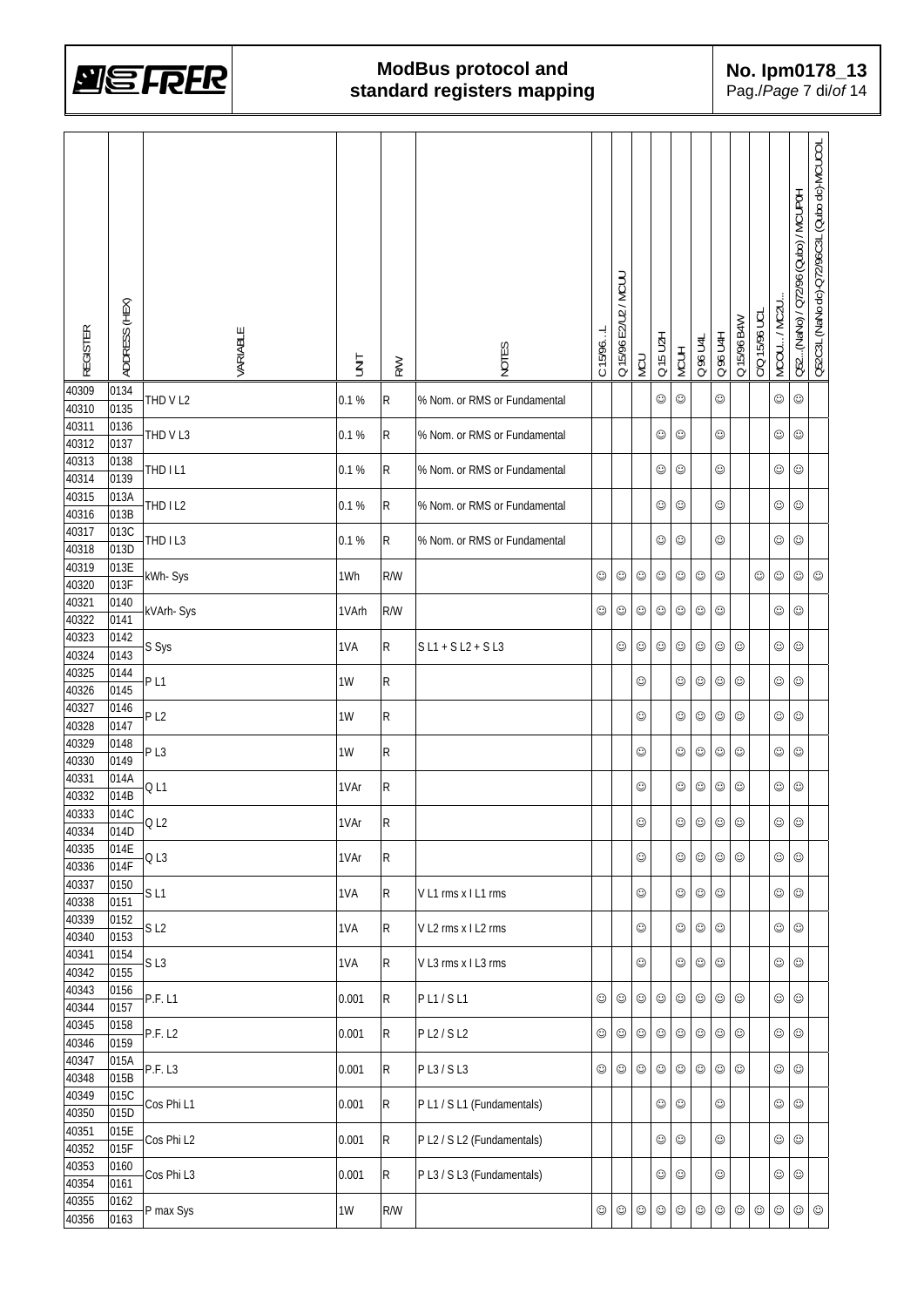

| <b>REGISTER</b> | ADDRESS (HEX)             | VARIABLE                     | <b>TINU</b>      | <b>RW</b>    | NOTES                | C 15/96 | Q 15/96 E2/U2 / MCUU | <b>NCU</b> | Q 15 U2H   | <b>MCUH</b> | 0 % U4L    | Q 96 U4H   | Q 15/96 B4W | C/Q 15/96 UCL | MCOU/MC2U  | Q52(NaNo) / Q72/96 (Qubo) / MCUP0H | Q52C3L (NaNo dc)-Q72/96C3L (Qubo dc)-MCUCOL |
|-----------------|---------------------------|------------------------------|------------------|--------------|----------------------|---------|----------------------|------------|------------|-------------|------------|------------|-------------|---------------|------------|------------------------------------|---------------------------------------------|
| 40357<br>40358  | 0164<br>0165              | P avg Sys                    | $1W$             | R/W          | Moving average       | ☺       | ☺                    | $_{\odot}$ | ☺          | ☺           | $\odot$    | $\odot$    |             | $\odot$       | $\odot$    | $_{\odot}$                         | $_{\odot}$                                  |
| 40359           | 0166                      | I max L1                     |                  |              |                      |         |                      |            |            |             |            |            |             |               |            |                                    |                                             |
| 40360           | 0167                      | (I max Sys for Q52/72/96C3L) | 1 <sub>m</sub> A | R/W          |                      |         | ☺                    | $_{\odot}$ | $\odot$    | ☺           | $\odot$    | $\odot$    | $\odot$     |               | ☺          | $\odot$                            | $_{\odot}$                                  |
| 40361           | 0168                      | I max L2                     | 1 <sub>m</sub> A | R/W          |                      |         | ☺                    | $_{\odot}$ | ☺          | ☺           | $_{\odot}$ | ☺          | ☺           |               | $_{\odot}$ | $_{\odot}$                         |                                             |
| 40362<br>40363  | 0169<br>016A              |                              |                  |              |                      |         |                      |            |            |             |            |            |             |               |            |                                    |                                             |
| 40364           | 016B                      | I max L3                     | 1 <sub>m</sub> A | R/W          |                      |         | ☺                    | $_{\odot}$ | $\odot$    | $_{\odot}$  | $_{\odot}$ | $\odot$    | $\odot$     |               | $\odot$    | $_{\odot}$                         |                                             |
| 40365           | 016C                      | I avg L1                     |                  | R/W          |                      |         | ☺                    | $_{\odot}$ | $\odot$    | $_{\odot}$  | $_{\odot}$ | $\odot$    | $_{\odot}$  |               | ☺          | $\odot$                            | $_{\odot}$                                  |
| 40366           | 016D                      | (I avg Sys for Q52/72/96C3L) | 1mA              |              | Moving average       |         |                      |            |            |             |            |            |             |               |            |                                    |                                             |
| 40367           | 016E<br>$016\overline{F}$ | avg L <sub>2</sub>           | 1 <sub>m</sub> A | R/W          | Moving average       |         | ☺                    | $_{\odot}$ | $\odot$    | $_{\odot}$  | $\odot$    | $_{\odot}$ | $\odot$     |               | $_{\odot}$ | $\odot$                            |                                             |
| 40368<br>40369  | 0170                      |                              |                  |              |                      |         |                      |            |            |             |            |            |             |               |            |                                    |                                             |
| 40370           | 0171                      | avg L3                       | 1 <sub>m</sub> A | R/W          | Moving average       |         | $_{\odot}$           | $_{\odot}$ | $\odot$    | ☺           | $\odot$    | ☺          | ☺           |               | $_{\odot}$ | $\odot$                            |                                             |
| 40371           | 0172                      | THDa V L1                    | 1mV              | R            | Absolute value       |         |                      |            | $_{\odot}$ | ☺           |            | ☺          |             |               |            |                                    |                                             |
| 40372           | 0173                      |                              |                  |              |                      |         |                      |            |            |             |            |            |             |               |            |                                    |                                             |
| 40373<br>40374  | 0174<br>0175              | THDa V L2                    | 1mV              | $\mathsf{R}$ | Absolute value       |         |                      |            | ☺          | ☺           |            | ☺          |             |               |            |                                    |                                             |
| 40375           | 0176                      |                              |                  |              |                      |         |                      |            |            |             |            |            |             |               |            |                                    |                                             |
| 40376           | 0177                      | THDa V L3                    | 1mV              | $\mathsf{R}$ | Absolute value       |         |                      |            | $\odot$    | ☺           |            | ☺          |             |               |            |                                    |                                             |
| 40377           | 0178                      | THDa I L1                    | 1 <sub>m</sub> A | R            | Absolute value       |         |                      |            | ☺          | $\odot$     |            | ☺          |             |               |            |                                    |                                             |
| 40378<br>40379  | 0179<br>017A              |                              |                  |              |                      |         |                      |            |            |             |            |            |             |               |            |                                    |                                             |
| 40380           | 017B                      | THDa I L2                    | 1 <sub>m</sub> A | R            | Absolute value       |         |                      |            | ☺          | ☺           |            | ☺          |             |               |            |                                    |                                             |
| 40381           | 017C                      | THDa I L3                    | 1 <sub>m</sub> A | R            | Absolute value       |         |                      |            | $\odot$    | $_{\odot}$  |            | $_{\odot}$ |             |               |            |                                    |                                             |
| 40382           | 017D                      |                              |                  |              |                      |         |                      |            |            |             |            |            |             |               |            |                                    |                                             |
| 40383<br>40384  | 017E<br>017F              | Phases sequence              | 123/132 R        |              | $123 = Correct$      |         |                      |            | ☺          | ☺           |            | ☺          |             |               |            | ☺                                  |                                             |
| 40385           | 0180                      |                              |                  |              |                      |         |                      |            |            |             |            |            |             |               |            |                                    |                                             |
| 40386           | 0181                      | Total hours run              | 0.1h             | R/W          |                      |         |                      |            | ☺          | $\odot$     | $\odot$    | ☺          | $_{\odot}$  |               |            |                                    |                                             |
| 40387           | 0182                      | Partial hours run            | 0.1h             | R/W          |                      |         |                      |            |            |             |            |            | ☺           |               |            | $\odot$                            | $_{\odot}$                                  |
| 40388<br>40389  | 0183<br>0184              |                              |                  |              |                      |         |                      |            |            |             |            |            |             |               |            |                                    |                                             |
| 40390           | 0185                      | Hours to maintenance         | 0.1h             | R/W          | Stops at 0           |         |                      |            |            |             |            |            | ☺           |               |            |                                    |                                             |
| 40391           | 0186                      | Temperature                  | $0.1^{\circ}$ C  | ${\sf R}$    | Internal switchboard |         |                      |            |            |             |            |            | ☺           |               |            | $\odot$                            | $_{\odot}$                                  |
| 40392           | 0187                      |                              |                  |              |                      |         |                      |            |            |             |            |            |             |               |            |                                    |                                             |
| 40393<br>40394  | 0188<br>0189              | Crest Factor V L1            | 0.001            | ${\sf R}$    |                      |         |                      |            | $\odot$    | $\odot$     |            | ☺          |             |               |            |                                    |                                             |
| 40395           | 018A                      |                              |                  |              |                      |         |                      |            |            |             |            |            |             |               |            |                                    |                                             |
| 40396           | 018B                      | Crest Factor V L2            | 0.001            | $\mathsf{R}$ |                      |         |                      |            | ☺          | $_{\odot}$  |            | ☺          |             |               |            |                                    |                                             |
| 40397           | 018C                      | Crest Factor V L3            | 0.001            | $\mathsf{R}$ |                      |         |                      |            | $_{\odot}$ | $_{\odot}$  |            | ☺          |             |               |            |                                    |                                             |
| 40398           | 018D                      |                              |                  |              |                      |         |                      |            |            |             |            |            |             |               |            |                                    |                                             |
| 40399<br>40400  | 018E<br>018F              | Crest Factor I L1            | 0.001            | $\mathsf{R}$ |                      |         |                      |            | $_{\odot}$ | $_{\odot}$  |            | ☺          |             |               |            |                                    |                                             |
| 40401           | 0190                      |                              |                  |              |                      |         |                      |            |            |             |            |            |             |               |            |                                    |                                             |
| 40402           | 0191                      | Crest Factor I L2            | 0.001            | ${\sf R}$    |                      |         |                      |            | $_{\odot}$ | $_{\odot}$  |            | ☺          |             |               |            |                                    |                                             |
| 40403           | 0192                      | Crest Factor I L3            | 0.001            | $\mathsf{R}$ |                      |         |                      |            | $_{\odot}$ | $_{\odot}$  |            | $_{\odot}$ |             |               |            |                                    |                                             |
| 40404           | 0193                      |                              |                  |              |                      |         |                      |            |            |             |            |            |             |               |            |                                    |                                             |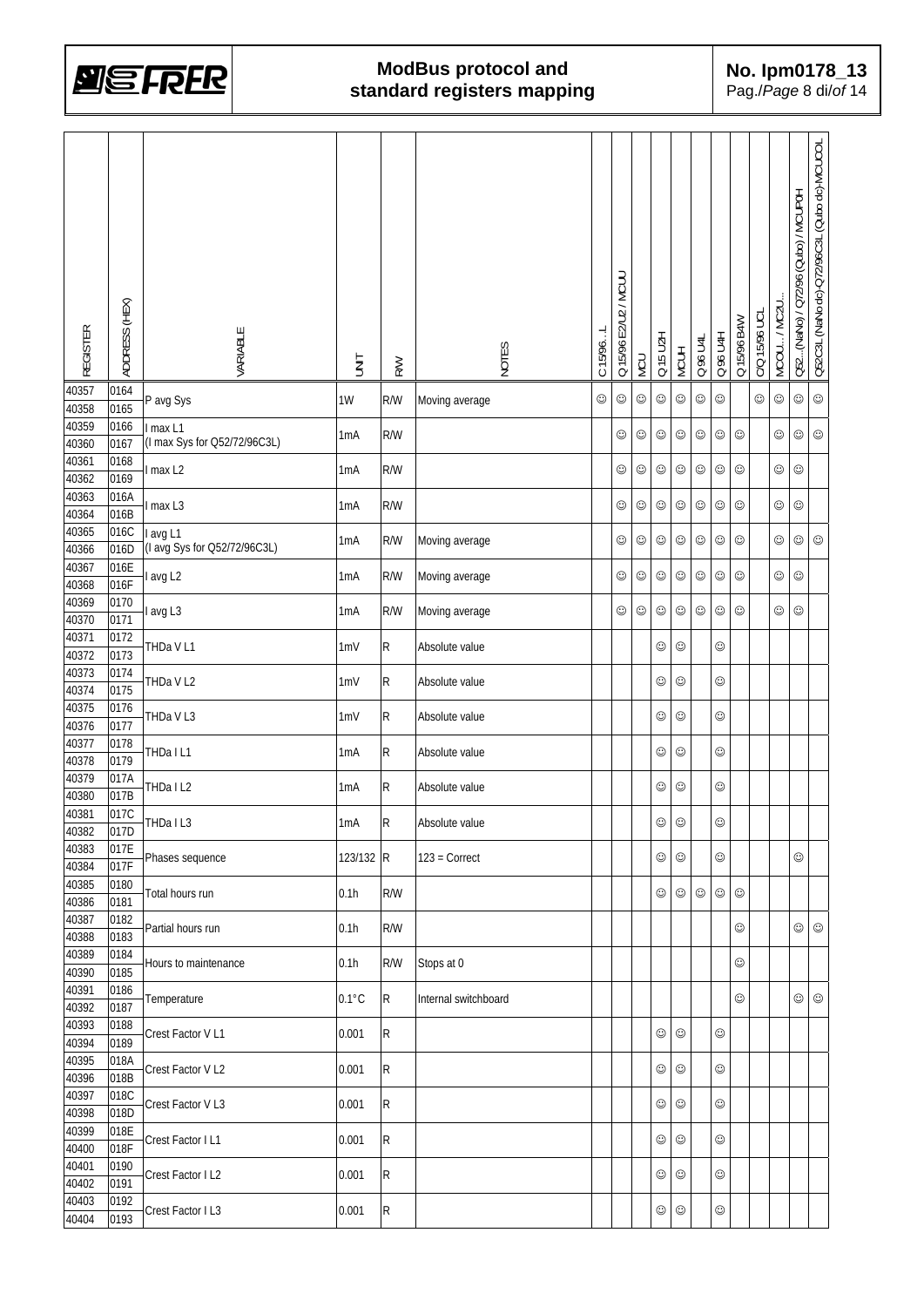

| <b>REGISTER</b> | ADDRESS (HEX) | VARIABLE                          | <b>SINT</b>   | <b>R/W</b> | NOTES                                                             | C 15/96. | Q 15/96 E2/U2 / MCUU | NCU | Q 15 U2H | <b>MCUH</b> | Q 96 U4L | Q 96 U4H | Q 15/96 B4W | C/Q 15/96 UCL | MCOU / MC2U | Q52(NaNo) / Q72/96 (Qubo) / MCUP0H | Q52C3L (NaNo dc)-Q72/96C3L (Qubo dc)-MCUCOL |
|-----------------|---------------|-----------------------------------|---------------|------------|-------------------------------------------------------------------|----------|----------------------|-----|----------|-------------|----------|----------|-------------|---------------|-------------|------------------------------------|---------------------------------------------|
| 40405<br>40406  | 0194<br>0195  | Phase Angle Sys                   | 0.001<br>deg. | R          | $-90.000^{\circ}$ $+89.999^{\circ}$                               |          |                      |     |          |             |          |          |             |               | ☺           | ☺                                  |                                             |
| 40407<br>40408  | 0196<br>0197  | Phase Angle L1                    | 0.001<br>deg. | R          | $-90.000^{\circ}$ $+89.999^{\circ}$                               |          |                      |     |          |             |          |          |             |               | ☺           | ☺                                  |                                             |
| 40409<br>40410  | 0198<br>0199  | Phase Angle L2                    | 0.001<br>deg. | R          | -90.000 ° +89.999 °                                               |          |                      |     |          |             |          |          |             |               | ☺           | ☺                                  |                                             |
| 40411           | 019A          | Phase Angle L3                    | 0.001         | R          | -90.000 $^{\circ}$ +89.999 $^{\circ}$                             |          |                      |     |          |             |          |          |             |               | ☺           | ☺                                  |                                             |
| 40412<br>40413  | 019B<br>019C  | Partial kWh+ Sys                  | deg.<br>1Wh   | R/W        |                                                                   |          |                      |     |          |             |          |          |             |               |             | ☺                                  | $_{\odot}$                                  |
| 40414<br>40415  | 019D<br>019E  | <b>User Register</b>              | 1             | R/W        |                                                                   |          |                      |     |          |             |          |          |             |               |             | $_{\odot}$                         | ☺                                           |
| 40416<br>40417  | 019F<br>01A0  |                                   |               |            |                                                                   |          |                      |     |          |             |          |          |             |               |             |                                    |                                             |
| 40418<br>40419  | 01A1<br>01A2  | Ah+                               | 1mAh          | R/W        |                                                                   |          |                      |     |          |             |          |          |             | ☺             |             |                                    | ☺                                           |
| 40420           | 01A3          | Ah-                               | 1mAh          | R/W        |                                                                   |          |                      |     |          |             |          |          |             | ☺             |             |                                    | ☺                                           |
| 40421<br>40422  | 01A4<br>01A5  | Ah Multiplier                     |               | R          |                                                                   |          |                      |     |          |             |          |          |             | ☺             |             |                                    | ☺                                           |
| 40423<br>40424  | 01A6<br>01A7  | Q max Sys                         | 1var          | R/W        |                                                                   |          |                      |     |          |             |          |          |             |               |             | ☺                                  |                                             |
| 40425<br>40426  | 01A8<br>01A9  | Q avg Sys                         | 1var          | R/W        | Moving average                                                    |          |                      |     |          |             |          |          |             |               |             | ☺                                  |                                             |
| 40427<br>40428  | 01AA<br>01AB  | <b>Status</b>                     |               | R          | bit[1]: Alarm1; bit[0]: Alarm2<br>bit = 0,1: Contact open, closed |          |                      |     |          |             |          |          |             |               |             | ☺                                  | ☺                                           |
| 40429           | 01AC<br>01AD  | kWh+ Sys 64 (Most Significant)    | 1Wh           | R          |                                                                   |          |                      |     |          |             |          |          |             |               |             | $\odot$                            |                                             |
| 40430<br>40431  | 01AE          | kWh+ Sys 64 (Least Significant)   | 1Wh           | R          |                                                                   |          |                      |     |          |             |          |          |             |               |             | $_{\odot}$                         |                                             |
| 40432<br>40433  | 01AF<br>01B0  | kVArh+ Sys 64 (Most Significant)  | 1VArh         | ${\sf R}$  |                                                                   |          |                      |     |          |             |          |          |             |               |             | $_{\odot}$                         |                                             |
| 40434<br>40435  | 01B1<br>01B2  |                                   |               |            |                                                                   |          |                      |     |          |             |          |          |             |               |             |                                    |                                             |
| 40436<br>40437  | 01B3<br>01B4  | kVArh+ Sys 64 (Least Significant) | 1VArh         | ${\sf R}$  |                                                                   |          |                      |     |          |             |          |          |             |               |             | ☺                                  |                                             |
| 40438           | 01B5          | kWh- Sys 64 (Most Significant)    | 1Wh           | R          |                                                                   |          |                      |     |          |             |          |          |             |               |             | ☺                                  |                                             |
| 40439<br>40440  | 01B6<br>01B7  | kWh- Sys 64 (Least Significant)   | 1Wh           | R          |                                                                   |          |                      |     |          |             |          |          |             |               |             | ☺                                  |                                             |
| 40441<br>40442  | 01B8<br>01B9  | kVArh- Sys 64 (Most Significant)  | 1VArh         | ${\sf R}$  |                                                                   |          |                      |     |          |             |          |          |             |               |             | ☺                                  |                                             |
| 40443<br>40444  | 01BA<br>01BB  | kVArh- Sys 64 (Least Significant) | 1VArh         | ${\sf R}$  |                                                                   |          |                      |     |          |             |          |          |             |               |             | $_{\odot}$                         |                                             |
| 40445<br>40446  | 01BC<br>01BD  | Current Tariff Index              |               | R/W        | 1, 2, 3, 4                                                        |          |                      |     |          |             |          |          |             |               |             | $_{\odot}$                         |                                             |
| 40447           | 01BE          | kWh+ Sys Tariff 2                 | 1Wh           | R/W        |                                                                   |          |                      |     |          |             |          |          |             |               |             | $\odot$                            |                                             |
| 40448<br>40449  | 01BF<br>01C0  | kVArh+ Sys Tariff 2               | 1VArh         | R/W        |                                                                   |          |                      |     |          |             |          |          |             |               |             | ☺                                  |                                             |
| 40450<br>40451  | 01C1<br>01C2  |                                   |               |            |                                                                   |          |                      |     |          |             |          |          |             |               |             |                                    |                                             |
| 40452           | 01C3          | kWh- Sys Tariff 2                 | 1Wh           | R/W        |                                                                   |          |                      |     |          |             |          |          |             |               |             | ☺                                  |                                             |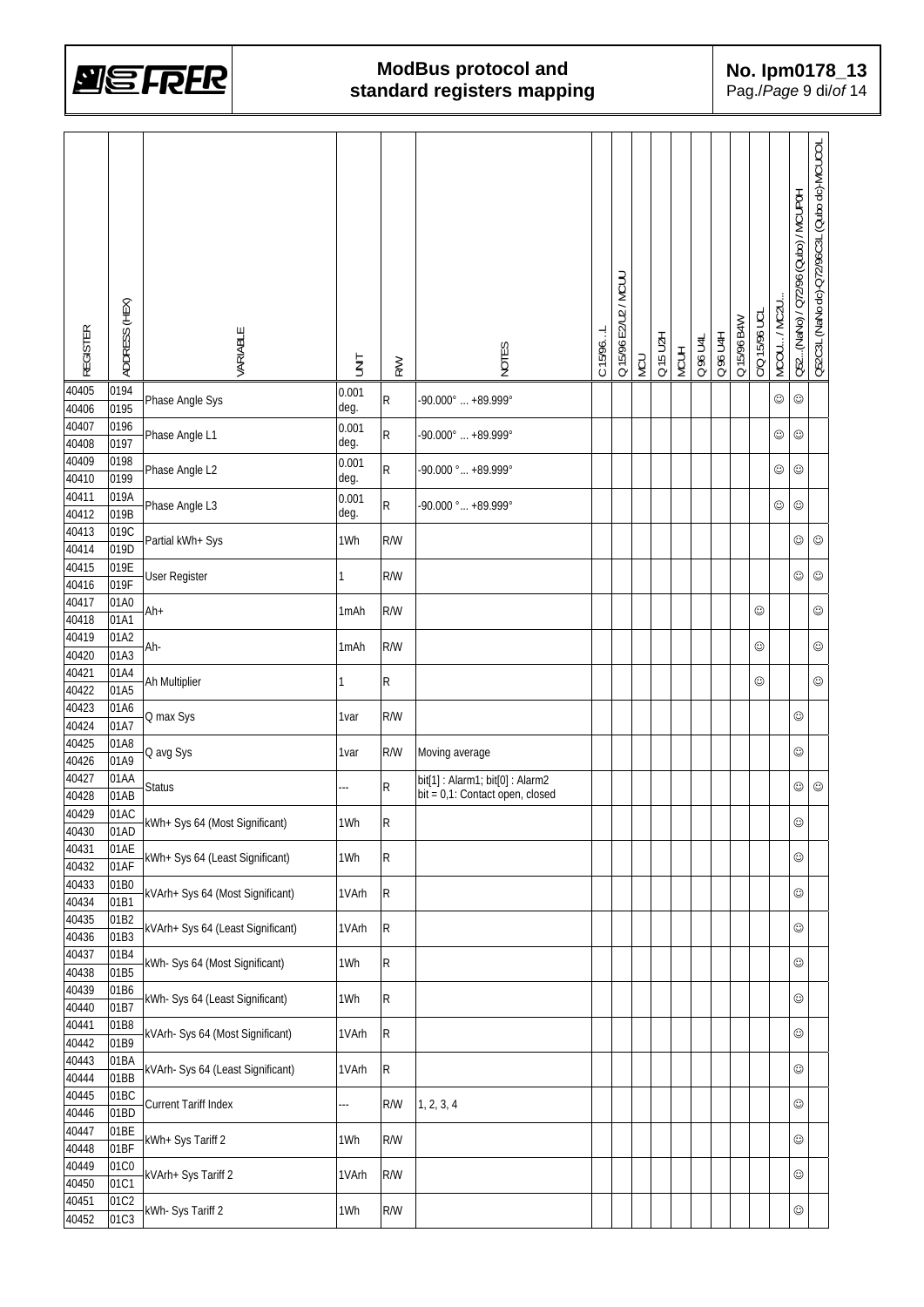

| 40453<br>01C4<br>$\odot$<br>kVArh- Sys Tariff 2<br>R/W<br>1VArh<br>01C5<br>40454<br>40455<br>01C6<br>kWh+ Sys Tariff 3<br>R/W<br>$\odot$<br>1Wh<br>01C7<br>40456<br>40457<br>01C8<br>kVArh+ Sys Tariff 3<br>1VArh<br>R/W<br>☺<br>01C9<br>40458<br>01CA<br>40459<br>kWh- Sys Tariff 3<br>R/W<br>$_{\odot}$<br>1Wh<br>01CB<br>40460<br>40461<br>01CC<br>kVArh- Sys Tariff 3<br>1VArh<br>R/W<br>$\odot$<br>01CD<br>40462<br>40463<br>01CE<br>kWh+ Sys Tariff 4<br>$_{\odot}$<br>1Wh<br>R/W<br>01CF<br>40464<br>40465<br>01D0<br>kVArh+ Sys Tariff 4<br>1VArh<br>R/W<br>$\odot$<br>01D1<br>40466<br>40467<br>01D2<br>kWh- Sys Tariff 4<br>1Wh<br>R/W<br>$\odot$<br>01D3<br>40468<br>01D4<br>40469<br>kVArh- Sys Tariff 4<br>R/W<br>$\odot$<br>1VArh<br>01D5<br>40470<br>40471<br>01D6<br>kVAh Sys<br>1VAh<br>R/W<br>$\odot$<br>01D7<br>40472<br>40473<br>01D8<br>kVAh Sys Tariff 2<br>R/W<br>1VAh<br>☺<br>01D9<br>40474<br>40475<br>01DA<br>kVAh Sys Tariff 3<br>1VAh<br>R/W<br>☺<br>01DB<br>40476<br>01DC<br>40477<br><b>KVAh Sys Tariff 4</b><br>1VAh<br>R/W<br>$_{\odot}$<br>01DD<br>40478<br>40479<br>01DE<br>RESERVED FOR FUTURE ADDITIONAL VARIABLES<br>01FF<br>40512<br>40513<br>0200<br>WRITE ENABLE<br>R/W<br>$0000000A5 =$ Enabled<br>☺<br>☺<br>☺<br>☺<br>☺<br>☺<br>☺<br>☺<br>☺<br>☺<br>☺<br>☺<br>0201<br>40514<br>40515<br>0202<br>☺<br>☺<br>☺<br>$\odot$<br>DEVICE LOGIC ADDRESS<br>R/W<br>☺<br>☺<br>☺<br>☺<br>☺<br>☺<br>☺<br>☺<br>0203<br>40516<br>40517<br>0204<br>SYSTEM DATA AND SETTINGS (MODEL SPECIFIC)<br>.<br>02FF<br>40768<br>40769<br>0300<br>RESERVED<br>.<br>.<br>41024<br>03FF<br>41025<br>0400<br>RESERVED FOR FUTURE ADDITIONAL VARIABLES<br>.<br>.<br>41280<br>04FF<br><b>H1 VL1</b><br>0.1%<br>${\sf R}$<br>$_{\odot}$<br>☺<br>41281<br>0500<br>☺<br>${\sf R}$<br>$_{\odot}$<br>$_{\odot}$<br>☺<br><b>H1 V L2</b><br>0.1 %<br>41282<br>0501<br>H1 V L3<br>0.1 %<br>${\sf R}$<br>$_{\odot}$<br>☺<br>41283<br>0502<br>☺<br>$\odot$<br>41284<br>0503<br>0.1%<br>${\sf R}$<br>$_{\odot}$<br>$_{\odot}$<br><b>H2 V L1</b><br>41285<br>0504<br><b>H2 V L2</b><br>0.1%<br>${\sf R}$<br>$_{\odot}$<br>$_{\odot}$<br>☺<br>${\sf R}$<br>$\odot$<br>0505<br><b>H2 V L3</b><br>0.1%<br>☺<br>41286<br>☺ | <b>REGISTER</b> | ADDRESS (HEX) | VARIABLE | <b>SINT</b> | <b>R/W</b> | NOTES | C 15/96L | Q 15/96 E2/U2 / MCUU | NCU | Q 15 U2H | <b>MCUH</b> | Q 96 U4L | Q 96 U4H | Q 15/96 B4W | C/Q 15/96 UCL | MCOU / MC2U | Q52(NaNo) / Q72/96 (Qubo) / MCUP0H | Q52C3L (NaNo dc)-Q72/96C3L (Qubo dc)-MCUCOL |
|----------------------------------------------------------------------------------------------------------------------------------------------------------------------------------------------------------------------------------------------------------------------------------------------------------------------------------------------------------------------------------------------------------------------------------------------------------------------------------------------------------------------------------------------------------------------------------------------------------------------------------------------------------------------------------------------------------------------------------------------------------------------------------------------------------------------------------------------------------------------------------------------------------------------------------------------------------------------------------------------------------------------------------------------------------------------------------------------------------------------------------------------------------------------------------------------------------------------------------------------------------------------------------------------------------------------------------------------------------------------------------------------------------------------------------------------------------------------------------------------------------------------------------------------------------------------------------------------------------------------------------------------------------------------------------------------------------------------------------------------------------------------------------------------------------------------------------------------------------------------------------------------------------------------------------------------------------------------------------------------------------------------------------------------------------------------------------------------------------------------------------------------------------------------------------------------------------------------|-----------------|---------------|----------|-------------|------------|-------|----------|----------------------|-----|----------|-------------|----------|----------|-------------|---------------|-------------|------------------------------------|---------------------------------------------|
|                                                                                                                                                                                                                                                                                                                                                                                                                                                                                                                                                                                                                                                                                                                                                                                                                                                                                                                                                                                                                                                                                                                                                                                                                                                                                                                                                                                                                                                                                                                                                                                                                                                                                                                                                                                                                                                                                                                                                                                                                                                                                                                                                                                                                      |                 |               |          |             |            |       |          |                      |     |          |             |          |          |             |               |             |                                    |                                             |
|                                                                                                                                                                                                                                                                                                                                                                                                                                                                                                                                                                                                                                                                                                                                                                                                                                                                                                                                                                                                                                                                                                                                                                                                                                                                                                                                                                                                                                                                                                                                                                                                                                                                                                                                                                                                                                                                                                                                                                                                                                                                                                                                                                                                                      |                 |               |          |             |            |       |          |                      |     |          |             |          |          |             |               |             |                                    |                                             |
|                                                                                                                                                                                                                                                                                                                                                                                                                                                                                                                                                                                                                                                                                                                                                                                                                                                                                                                                                                                                                                                                                                                                                                                                                                                                                                                                                                                                                                                                                                                                                                                                                                                                                                                                                                                                                                                                                                                                                                                                                                                                                                                                                                                                                      |                 |               |          |             |            |       |          |                      |     |          |             |          |          |             |               |             |                                    |                                             |
|                                                                                                                                                                                                                                                                                                                                                                                                                                                                                                                                                                                                                                                                                                                                                                                                                                                                                                                                                                                                                                                                                                                                                                                                                                                                                                                                                                                                                                                                                                                                                                                                                                                                                                                                                                                                                                                                                                                                                                                                                                                                                                                                                                                                                      |                 |               |          |             |            |       |          |                      |     |          |             |          |          |             |               |             |                                    |                                             |
|                                                                                                                                                                                                                                                                                                                                                                                                                                                                                                                                                                                                                                                                                                                                                                                                                                                                                                                                                                                                                                                                                                                                                                                                                                                                                                                                                                                                                                                                                                                                                                                                                                                                                                                                                                                                                                                                                                                                                                                                                                                                                                                                                                                                                      |                 |               |          |             |            |       |          |                      |     |          |             |          |          |             |               |             |                                    |                                             |
|                                                                                                                                                                                                                                                                                                                                                                                                                                                                                                                                                                                                                                                                                                                                                                                                                                                                                                                                                                                                                                                                                                                                                                                                                                                                                                                                                                                                                                                                                                                                                                                                                                                                                                                                                                                                                                                                                                                                                                                                                                                                                                                                                                                                                      |                 |               |          |             |            |       |          |                      |     |          |             |          |          |             |               |             |                                    |                                             |
|                                                                                                                                                                                                                                                                                                                                                                                                                                                                                                                                                                                                                                                                                                                                                                                                                                                                                                                                                                                                                                                                                                                                                                                                                                                                                                                                                                                                                                                                                                                                                                                                                                                                                                                                                                                                                                                                                                                                                                                                                                                                                                                                                                                                                      |                 |               |          |             |            |       |          |                      |     |          |             |          |          |             |               |             |                                    |                                             |
|                                                                                                                                                                                                                                                                                                                                                                                                                                                                                                                                                                                                                                                                                                                                                                                                                                                                                                                                                                                                                                                                                                                                                                                                                                                                                                                                                                                                                                                                                                                                                                                                                                                                                                                                                                                                                                                                                                                                                                                                                                                                                                                                                                                                                      |                 |               |          |             |            |       |          |                      |     |          |             |          |          |             |               |             |                                    |                                             |
|                                                                                                                                                                                                                                                                                                                                                                                                                                                                                                                                                                                                                                                                                                                                                                                                                                                                                                                                                                                                                                                                                                                                                                                                                                                                                                                                                                                                                                                                                                                                                                                                                                                                                                                                                                                                                                                                                                                                                                                                                                                                                                                                                                                                                      |                 |               |          |             |            |       |          |                      |     |          |             |          |          |             |               |             |                                    |                                             |
|                                                                                                                                                                                                                                                                                                                                                                                                                                                                                                                                                                                                                                                                                                                                                                                                                                                                                                                                                                                                                                                                                                                                                                                                                                                                                                                                                                                                                                                                                                                                                                                                                                                                                                                                                                                                                                                                                                                                                                                                                                                                                                                                                                                                                      |                 |               |          |             |            |       |          |                      |     |          |             |          |          |             |               |             |                                    |                                             |
|                                                                                                                                                                                                                                                                                                                                                                                                                                                                                                                                                                                                                                                                                                                                                                                                                                                                                                                                                                                                                                                                                                                                                                                                                                                                                                                                                                                                                                                                                                                                                                                                                                                                                                                                                                                                                                                                                                                                                                                                                                                                                                                                                                                                                      |                 |               |          |             |            |       |          |                      |     |          |             |          |          |             |               |             |                                    |                                             |
|                                                                                                                                                                                                                                                                                                                                                                                                                                                                                                                                                                                                                                                                                                                                                                                                                                                                                                                                                                                                                                                                                                                                                                                                                                                                                                                                                                                                                                                                                                                                                                                                                                                                                                                                                                                                                                                                                                                                                                                                                                                                                                                                                                                                                      |                 |               |          |             |            |       |          |                      |     |          |             |          |          |             |               |             |                                    |                                             |
|                                                                                                                                                                                                                                                                                                                                                                                                                                                                                                                                                                                                                                                                                                                                                                                                                                                                                                                                                                                                                                                                                                                                                                                                                                                                                                                                                                                                                                                                                                                                                                                                                                                                                                                                                                                                                                                                                                                                                                                                                                                                                                                                                                                                                      |                 |               |          |             |            |       |          |                      |     |          |             |          |          |             |               |             |                                    |                                             |
|                                                                                                                                                                                                                                                                                                                                                                                                                                                                                                                                                                                                                                                                                                                                                                                                                                                                                                                                                                                                                                                                                                                                                                                                                                                                                                                                                                                                                                                                                                                                                                                                                                                                                                                                                                                                                                                                                                                                                                                                                                                                                                                                                                                                                      |                 |               |          |             |            |       |          |                      |     |          |             |          |          |             |               |             |                                    |                                             |
|                                                                                                                                                                                                                                                                                                                                                                                                                                                                                                                                                                                                                                                                                                                                                                                                                                                                                                                                                                                                                                                                                                                                                                                                                                                                                                                                                                                                                                                                                                                                                                                                                                                                                                                                                                                                                                                                                                                                                                                                                                                                                                                                                                                                                      |                 |               |          |             |            |       |          |                      |     |          |             |          |          |             |               |             |                                    |                                             |
|                                                                                                                                                                                                                                                                                                                                                                                                                                                                                                                                                                                                                                                                                                                                                                                                                                                                                                                                                                                                                                                                                                                                                                                                                                                                                                                                                                                                                                                                                                                                                                                                                                                                                                                                                                                                                                                                                                                                                                                                                                                                                                                                                                                                                      |                 |               |          |             |            |       |          |                      |     |          |             |          |          |             |               |             |                                    |                                             |
|                                                                                                                                                                                                                                                                                                                                                                                                                                                                                                                                                                                                                                                                                                                                                                                                                                                                                                                                                                                                                                                                                                                                                                                                                                                                                                                                                                                                                                                                                                                                                                                                                                                                                                                                                                                                                                                                                                                                                                                                                                                                                                                                                                                                                      |                 |               |          |             |            |       |          |                      |     |          |             |          |          |             |               |             |                                    |                                             |
|                                                                                                                                                                                                                                                                                                                                                                                                                                                                                                                                                                                                                                                                                                                                                                                                                                                                                                                                                                                                                                                                                                                                                                                                                                                                                                                                                                                                                                                                                                                                                                                                                                                                                                                                                                                                                                                                                                                                                                                                                                                                                                                                                                                                                      |                 |               |          |             |            |       |          |                      |     |          |             |          |          |             |               |             |                                    |                                             |
|                                                                                                                                                                                                                                                                                                                                                                                                                                                                                                                                                                                                                                                                                                                                                                                                                                                                                                                                                                                                                                                                                                                                                                                                                                                                                                                                                                                                                                                                                                                                                                                                                                                                                                                                                                                                                                                                                                                                                                                                                                                                                                                                                                                                                      |                 |               |          |             |            |       |          |                      |     |          |             |          |          |             |               |             |                                    |                                             |
|                                                                                                                                                                                                                                                                                                                                                                                                                                                                                                                                                                                                                                                                                                                                                                                                                                                                                                                                                                                                                                                                                                                                                                                                                                                                                                                                                                                                                                                                                                                                                                                                                                                                                                                                                                                                                                                                                                                                                                                                                                                                                                                                                                                                                      |                 |               |          |             |            |       |          |                      |     |          |             |          |          |             |               |             |                                    |                                             |
|                                                                                                                                                                                                                                                                                                                                                                                                                                                                                                                                                                                                                                                                                                                                                                                                                                                                                                                                                                                                                                                                                                                                                                                                                                                                                                                                                                                                                                                                                                                                                                                                                                                                                                                                                                                                                                                                                                                                                                                                                                                                                                                                                                                                                      |                 |               |          |             |            |       |          |                      |     |          |             |          |          |             |               |             |                                    |                                             |
|                                                                                                                                                                                                                                                                                                                                                                                                                                                                                                                                                                                                                                                                                                                                                                                                                                                                                                                                                                                                                                                                                                                                                                                                                                                                                                                                                                                                                                                                                                                                                                                                                                                                                                                                                                                                                                                                                                                                                                                                                                                                                                                                                                                                                      |                 |               |          |             |            |       |          |                      |     |          |             |          |          |             |               |             |                                    |                                             |
|                                                                                                                                                                                                                                                                                                                                                                                                                                                                                                                                                                                                                                                                                                                                                                                                                                                                                                                                                                                                                                                                                                                                                                                                                                                                                                                                                                                                                                                                                                                                                                                                                                                                                                                                                                                                                                                                                                                                                                                                                                                                                                                                                                                                                      |                 |               |          |             |            |       |          |                      |     |          |             |          |          |             |               |             |                                    |                                             |
|                                                                                                                                                                                                                                                                                                                                                                                                                                                                                                                                                                                                                                                                                                                                                                                                                                                                                                                                                                                                                                                                                                                                                                                                                                                                                                                                                                                                                                                                                                                                                                                                                                                                                                                                                                                                                                                                                                                                                                                                                                                                                                                                                                                                                      |                 |               |          |             |            |       |          |                      |     |          |             |          |          |             |               |             |                                    |                                             |
|                                                                                                                                                                                                                                                                                                                                                                                                                                                                                                                                                                                                                                                                                                                                                                                                                                                                                                                                                                                                                                                                                                                                                                                                                                                                                                                                                                                                                                                                                                                                                                                                                                                                                                                                                                                                                                                                                                                                                                                                                                                                                                                                                                                                                      |                 |               |          |             |            |       |          |                      |     |          |             |          |          |             |               |             |                                    |                                             |
|                                                                                                                                                                                                                                                                                                                                                                                                                                                                                                                                                                                                                                                                                                                                                                                                                                                                                                                                                                                                                                                                                                                                                                                                                                                                                                                                                                                                                                                                                                                                                                                                                                                                                                                                                                                                                                                                                                                                                                                                                                                                                                                                                                                                                      |                 |               |          |             |            |       |          |                      |     |          |             |          |          |             |               |             |                                    |                                             |
|                                                                                                                                                                                                                                                                                                                                                                                                                                                                                                                                                                                                                                                                                                                                                                                                                                                                                                                                                                                                                                                                                                                                                                                                                                                                                                                                                                                                                                                                                                                                                                                                                                                                                                                                                                                                                                                                                                                                                                                                                                                                                                                                                                                                                      |                 |               |          |             |            |       |          |                      |     |          |             |          |          |             |               |             |                                    |                                             |
|                                                                                                                                                                                                                                                                                                                                                                                                                                                                                                                                                                                                                                                                                                                                                                                                                                                                                                                                                                                                                                                                                                                                                                                                                                                                                                                                                                                                                                                                                                                                                                                                                                                                                                                                                                                                                                                                                                                                                                                                                                                                                                                                                                                                                      |                 |               |          |             |            |       |          |                      |     |          |             |          |          |             |               |             |                                    |                                             |
|                                                                                                                                                                                                                                                                                                                                                                                                                                                                                                                                                                                                                                                                                                                                                                                                                                                                                                                                                                                                                                                                                                                                                                                                                                                                                                                                                                                                                                                                                                                                                                                                                                                                                                                                                                                                                                                                                                                                                                                                                                                                                                                                                                                                                      |                 |               |          |             |            |       |          |                      |     |          |             |          |          |             |               |             |                                    |                                             |
|                                                                                                                                                                                                                                                                                                                                                                                                                                                                                                                                                                                                                                                                                                                                                                                                                                                                                                                                                                                                                                                                                                                                                                                                                                                                                                                                                                                                                                                                                                                                                                                                                                                                                                                                                                                                                                                                                                                                                                                                                                                                                                                                                                                                                      |                 |               |          |             |            |       |          |                      |     |          |             |          |          |             |               |             |                                    |                                             |
|                                                                                                                                                                                                                                                                                                                                                                                                                                                                                                                                                                                                                                                                                                                                                                                                                                                                                                                                                                                                                                                                                                                                                                                                                                                                                                                                                                                                                                                                                                                                                                                                                                                                                                                                                                                                                                                                                                                                                                                                                                                                                                                                                                                                                      |                 |               |          |             |            |       |          |                      |     |          |             |          |          |             |               |             |                                    |                                             |
|                                                                                                                                                                                                                                                                                                                                                                                                                                                                                                                                                                                                                                                                                                                                                                                                                                                                                                                                                                                                                                                                                                                                                                                                                                                                                                                                                                                                                                                                                                                                                                                                                                                                                                                                                                                                                                                                                                                                                                                                                                                                                                                                                                                                                      |                 |               |          |             |            |       |          |                      |     |          |             |          |          |             |               |             |                                    |                                             |
|                                                                                                                                                                                                                                                                                                                                                                                                                                                                                                                                                                                                                                                                                                                                                                                                                                                                                                                                                                                                                                                                                                                                                                                                                                                                                                                                                                                                                                                                                                                                                                                                                                                                                                                                                                                                                                                                                                                                                                                                                                                                                                                                                                                                                      |                 |               |          |             |            |       |          |                      |     |          |             |          |          |             |               |             |                                    |                                             |
|                                                                                                                                                                                                                                                                                                                                                                                                                                                                                                                                                                                                                                                                                                                                                                                                                                                                                                                                                                                                                                                                                                                                                                                                                                                                                                                                                                                                                                                                                                                                                                                                                                                                                                                                                                                                                                                                                                                                                                                                                                                                                                                                                                                                                      |                 |               |          |             |            |       |          |                      |     |          |             |          |          |             |               |             |                                    |                                             |
|                                                                                                                                                                                                                                                                                                                                                                                                                                                                                                                                                                                                                                                                                                                                                                                                                                                                                                                                                                                                                                                                                                                                                                                                                                                                                                                                                                                                                                                                                                                                                                                                                                                                                                                                                                                                                                                                                                                                                                                                                                                                                                                                                                                                                      |                 |               |          |             |            |       |          |                      |     |          |             |          |          |             |               |             |                                    |                                             |
|                                                                                                                                                                                                                                                                                                                                                                                                                                                                                                                                                                                                                                                                                                                                                                                                                                                                                                                                                                                                                                                                                                                                                                                                                                                                                                                                                                                                                                                                                                                                                                                                                                                                                                                                                                                                                                                                                                                                                                                                                                                                                                                                                                                                                      |                 |               |          |             |            |       |          |                      |     |          |             |          |          |             |               |             |                                    |                                             |
|                                                                                                                                                                                                                                                                                                                                                                                                                                                                                                                                                                                                                                                                                                                                                                                                                                                                                                                                                                                                                                                                                                                                                                                                                                                                                                                                                                                                                                                                                                                                                                                                                                                                                                                                                                                                                                                                                                                                                                                                                                                                                                                                                                                                                      |                 |               |          |             |            |       |          |                      |     |          |             |          |          |             |               |             |                                    |                                             |
|                                                                                                                                                                                                                                                                                                                                                                                                                                                                                                                                                                                                                                                                                                                                                                                                                                                                                                                                                                                                                                                                                                                                                                                                                                                                                                                                                                                                                                                                                                                                                                                                                                                                                                                                                                                                                                                                                                                                                                                                                                                                                                                                                                                                                      |                 |               |          |             |            |       |          |                      |     |          |             |          |          |             |               |             |                                    |                                             |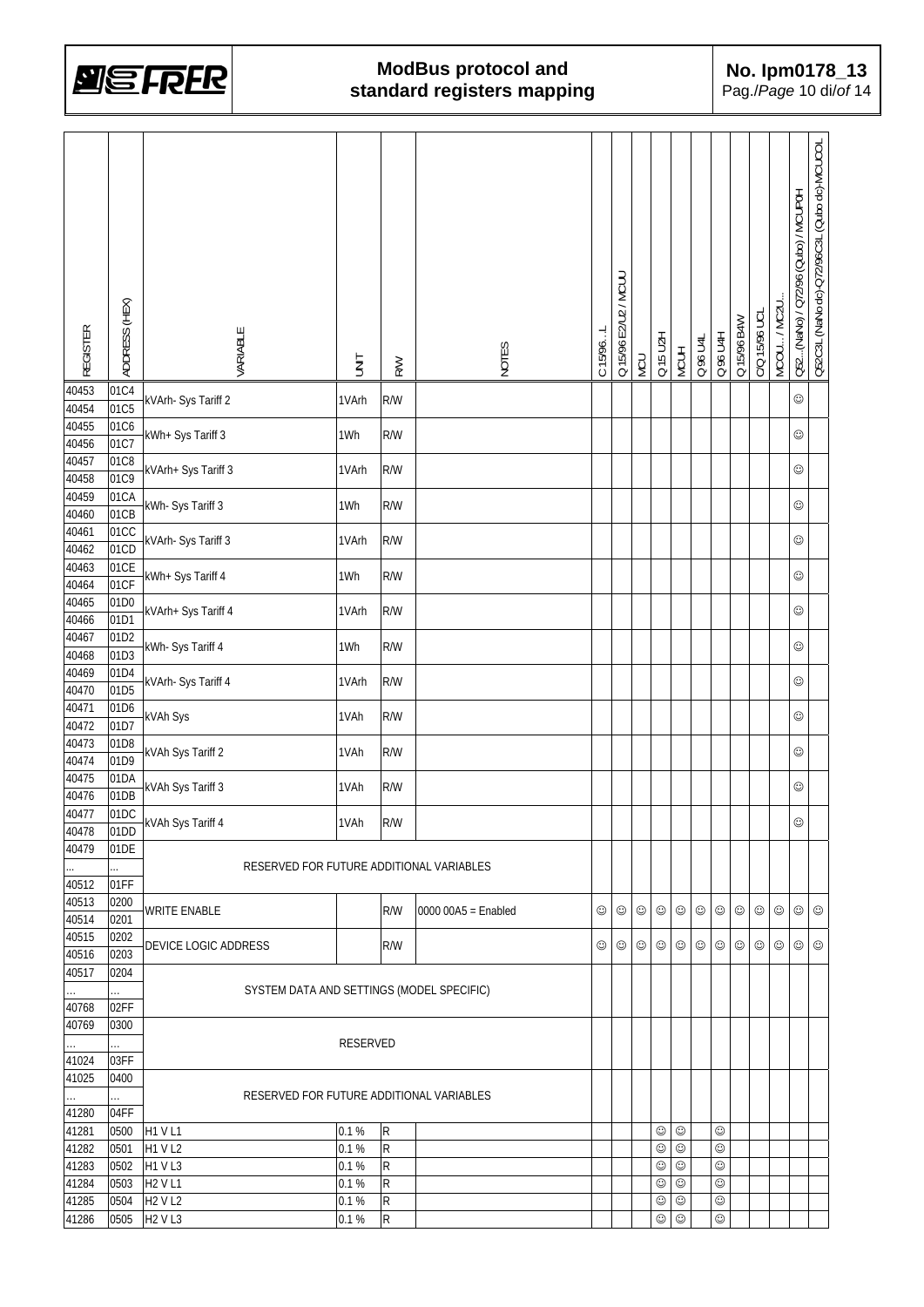

| REGISTER | ADDRESS (HEX) | VARIABLE       | İML   | <b>RW</b>      | NOTES | C 15/96. | Q 15/96 E2/U2 / MCUL | NCU | <b>NZU 15 U2H</b> | <b>MCUH</b> | Q 96 U4L | <b>U 96 U 4H</b> | Q 15/96 B4W | C/Q 15/96 UCL | MCOU / MC2U | Q52(NaNo) / Q72/96 (Qubo) / MCUP0H | Q52C3L (NaNo dc)-Q72/96C3L (Qubo dc)-MCUCOL |
|----------|---------------|----------------|-------|----------------|-------|----------|----------------------|-----|-------------------|-------------|----------|------------------|-------------|---------------|-------------|------------------------------------|---------------------------------------------|
| 41287    | 0506          | H3 V L1        | 0.1%  | R              |       |          |                      |     | $\odot$           | $\odot$     |          | $\odot$          |             |               |             |                                    |                                             |
| 41288    | 0507          | H3 V L2        | 0.1%  | R              |       |          |                      |     | $\odot$           | $_{\odot}$  |          | $_{\odot}$       |             |               |             |                                    |                                             |
| 41289    | 0508          | H3 V L3        | 0.1 % | R              |       |          |                      |     | $_{\odot}$        | $_{\odot}$  |          | $\odot$          |             |               |             |                                    |                                             |
| 41290    | 0509          | <b>H4 V L1</b> | 0.1%  | R              |       |          |                      |     | ☺                 | $\odot$     |          | $_{\odot}$       |             |               |             |                                    |                                             |
| 41291    | 050A          | <b>H4 V L2</b> | 0.1%  | R              |       |          |                      |     | $_{\odot}$        | $_{\odot}$  |          | $_{\odot}$       |             |               |             |                                    |                                             |
| 41292    | 050B          | <b>H4 V L3</b> | 0.1%  | R              |       |          |                      |     | $_{\odot}$        | $_{\odot}$  |          | $_{\odot}$       |             |               |             |                                    |                                             |
| 41293    | 050C          | <b>H5 V L1</b> | 0.1%  | R              |       |          |                      |     | $_{\odot}$        | $_{\odot}$  |          | $_{\odot}$       |             |               |             |                                    |                                             |
| 41294    | 050D          | <b>H5 V L2</b> | 0.1%  | R              |       |          |                      |     | $\odot$           | $\odot$     |          | $_{\odot}$       |             |               |             |                                    |                                             |
| 41295    | 050E          | <b>H5 V L3</b> | 0.1%  | R              |       |          |                      |     | $\odot$           | $_{\odot}$  |          | $_{\odot}$       |             |               |             |                                    |                                             |
| 41296    | 050F          | <b>H6 V L1</b> | 0.1%  | R              |       |          |                      |     | $\odot$           | $_{\odot}$  |          | $_{\odot}$       |             |               |             |                                    |                                             |
| 41297    | 0510          | <b>H6 V L2</b> | 0.1%  | R              |       |          |                      |     | $\odot$           | ☺           |          | $_{\odot}$       |             |               |             |                                    |                                             |
| 41298    | 0511          | H6 V L3        | 0.1 % | R              |       |          |                      |     | $_{\odot}$        | ☺           |          | $_{\odot}$       |             |               |             |                                    |                                             |
| 41299    | 0512          | <b>H7 V L1</b> | 0.1 % | R              |       |          |                      |     | $\odot$           | $\odot$     |          | $\odot$          |             |               |             |                                    |                                             |
| 41300    | 0513          | <b>H7 V L2</b> | 0.1 % | R              |       |          |                      |     | $_{\odot}$        | $_{\odot}$  |          | $_{\odot}$       |             |               |             |                                    |                                             |
| 41301    | 0514          | <b>H7 V L3</b> | 0.1 % | R              |       |          |                      |     | $\odot$           | $_{\odot}$  |          | $_{\odot}$       |             |               |             |                                    |                                             |
| 41302    | 0515          | <b>H8 V L1</b> | 0.1%  | R              |       |          |                      |     | $\odot$           | ☺           |          | $_{\odot}$       |             |               |             |                                    |                                             |
| 41303    | 0516          | <b>H8 V L2</b> | 0.1 % | R              |       |          |                      |     | $\odot$           | $_{\odot}$  |          | $\odot$          |             |               |             |                                    |                                             |
| 41304    | 0517          | <b>H8 V L3</b> | 0.1%  | R              |       |          |                      |     | $\odot$           | $\odot$     |          | $_{\odot}$       |             |               |             |                                    |                                             |
| 41305    | 0518          | <b>H9 V L1</b> | 0.1%  | R              |       |          |                      |     | $_{\odot}$        | $\odot$     |          | $_{\odot}$       |             |               |             |                                    |                                             |
| 41306    | 0519          | H9 V L2        | 0.1 % | R              |       |          |                      |     | $_{\odot}$        | $_{\odot}$  |          | $_{\odot}$       |             |               |             |                                    |                                             |
| 41307    | 051A          | <b>H9 V L3</b> | 0.1%  | R              |       |          |                      |     | $_{\odot}$        | $_{\odot}$  |          | $_{\odot}$       |             |               |             |                                    |                                             |
| 41308    | 051B          | H10 V L1       | 0.1%  | R              |       |          |                      |     | ☺                 | $_{\odot}$  |          | $_{\odot}$       |             |               |             |                                    |                                             |
| 41309    | 051C          | H10 V L2       | 0.1%  | R              |       |          |                      |     | $_{\odot}$        | $\odot$     |          | $_{\odot}$       |             |               |             |                                    |                                             |
| 41310    | 051D          | H10 V L3       | 0.1%  | R              |       |          |                      |     | $\odot$           | $_{\odot}$  |          | $\odot$          |             |               |             |                                    |                                             |
| 41311    | 051E          | H11 V L1       | 0.1%  | R              |       |          |                      |     | $\odot$           | $_{\odot}$  |          | $_{\odot}$       |             |               |             |                                    |                                             |
| 41312    |               | 051F H11 V L2  | 0.1 % | $\overline{R}$ |       |          |                      |     | $\odot$           | $_{\odot}$  |          | $\odot$          |             |               |             |                                    |                                             |
| 41313    | 0520          | H11 V L3       | 0.1%  | $\mathsf{R}$   |       |          |                      |     | ☺                 | $_{\odot}$  |          | ☺                |             |               |             |                                    |                                             |
| 41314    | 0521          | H12 V L1       | 0.1 % | $\mathsf{R}$   |       |          |                      |     | $_{\odot}$        | $_{\odot}$  |          | ☺                |             |               |             |                                    |                                             |
| 41315    | 0522          | H12 V L2       | 0.1%  | ${\sf R}$      |       |          |                      |     | $_{\odot}$        | $_{\odot}$  |          | ☺                |             |               |             |                                    |                                             |
| 41316    | 0523          | H12 V L3       | 0.1%  | R              |       |          |                      |     | ☺                 | $_{\odot}$  |          | $_{\odot}$       |             |               |             |                                    |                                             |
| 41317    | 0524          | H13 V L1       | 0.1%  | R              |       |          |                      |     | ☺                 | $_{\odot}$  |          | $\odot$          |             |               |             |                                    |                                             |
| 41318    | 0525          | H13 V L2       | 0.1 % | R              |       |          |                      |     | ☺                 | $\odot$     |          | $\odot$          |             |               |             |                                    |                                             |
| 41319    | 0526          | H13 V L3       | 0.1 % | $\mathsf{R}$   |       |          |                      |     | $\odot$           | $_{\odot}$  |          | $\odot$          |             |               |             |                                    |                                             |
| 41320    | 0527          | H14 V L1       | 0.1 % | R              |       |          |                      |     | $\odot$           | $_{\odot}$  |          | $\odot$          |             |               |             |                                    |                                             |
| 41321    | 0528          | H14 V L2       | 0.1 % | R              |       |          |                      |     | $\odot$           | $\odot$     |          | $\odot$          |             |               |             |                                    |                                             |
| 41322    | 0529          | H14 V L3       | 0.1 % | R              |       |          |                      |     | $\odot$           | $_{\odot}$  |          | $_{\odot}$       |             |               |             |                                    |                                             |
| 41323    | 052A          | H15 V L1       | 0.1 % | R              |       |          |                      |     | $_{\odot}$        | $_{\odot}$  |          | $_{\odot}$       |             |               |             |                                    |                                             |
| 41324    | 052B          | H15 V L2       | 0.1 % | R              |       |          |                      |     | $_{\odot}$        | $_{\odot}$  |          | $_{\odot}$       |             |               |             |                                    |                                             |
| 41325    | 052C          | H15 V L3       | 0.1 % | ${\sf R}$      |       |          |                      |     | $_{\odot}$        | $_{\odot}$  |          | ☺                |             |               |             |                                    |                                             |
| 41326    | 052D          | H16 V L1       | 0.1 % | R              |       |          |                      |     | ☺                 | $_{\odot}$  |          | $\odot$          |             |               |             |                                    |                                             |
| 41327    | 052E          | H16 V L2       | 0.1 % | R              |       |          |                      |     | ☺                 | $_{\odot}$  |          | $\odot$          |             |               |             |                                    |                                             |
| 41328    | 052F          | H16 V L3       | 0.1 % | R              |       |          |                      |     | $_{\odot}$        | $_{\odot}$  |          | $\odot$          |             |               |             |                                    |                                             |
| 41329    | 0530          | H17 V L1       | 0.1 % | R              |       |          |                      |     | $\odot$           | $_{\odot}$  |          | $_{\odot}$       |             |               |             |                                    |                                             |
| 41330    | 0531          | H17 V L2       | 0.1 % | R              |       |          |                      |     | ☺                 | $\odot$     |          | $\odot$          |             |               |             |                                    |                                             |
| 41331    | 0532          | H17 V L3       | 0.1 % | ${\sf R}$      |       |          |                      |     | $_{\odot}$        | $_{\odot}$  |          | $\odot$          |             |               |             |                                    |                                             |
| 41332    | 0533          | H18 V L1       | 0.1%  | R              |       |          |                      |     | $\odot$           | $_{\odot}$  |          | $_{\odot}$       |             |               |             |                                    |                                             |
| 41333    | 0534          | H18 V L2       | 0.1 % | R              |       |          |                      |     | $_{\odot}$        | $_{\odot}$  |          | $_{\odot}$       |             |               |             |                                    |                                             |
| 41334    | 0535          | H18 V L3       | 0.1 % | ${\sf R}$      |       |          |                      |     | $_{\odot}$        | $\odot$     |          | $_{\odot}$       |             |               |             |                                    |                                             |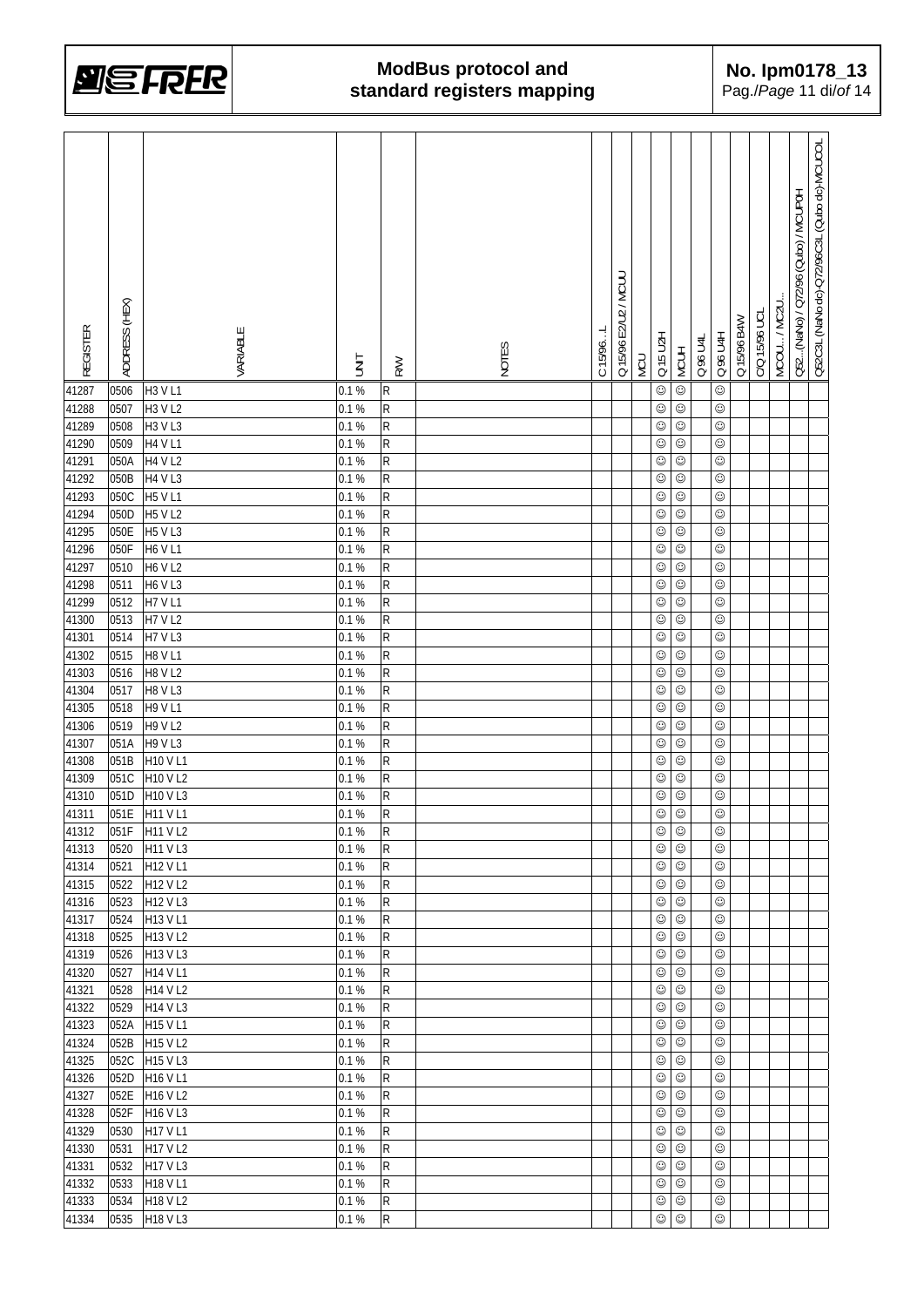

| <b>REGISTER</b> | ADDRESS (HEX) | VARIABLE                                 | <b>TINIT</b> | <b>RW</b>   | NOTES | C 15/96L | Q 15/96 E2/U2 / MCUU | <b>MCU</b> | Q 15 U2H       | <b>MCUH</b>              | Q 96 U4L | Q 96 U4H   | Q 15/96 B4W | C/Q 15/96 UCI | MCOU/MC2U | Q52(NaNo) / Q72/96 (Qubo) / MCUP0H | Q52C3L (NaNo dc)-Q72/96C3L (Qubo dc)-MCUCOL |
|-----------------|---------------|------------------------------------------|--------------|-------------|-------|----------|----------------------|------------|----------------|--------------------------|----------|------------|-------------|---------------|-----------|------------------------------------|---------------------------------------------|
| 41335           | 0536          | H19 V L1                                 | 0.1%         | ${\sf R}$   |       |          |                      |            | $\odot$        | $\odot$                  |          | $\odot$    |             |               |           |                                    |                                             |
| 41336           | 0537          | H19 V L2                                 | 0.1 %        | R           |       |          |                      |            | $_{\odot}$     | $\odot$                  |          | $\odot$    |             |               |           |                                    |                                             |
| 41337           | 0538          | H19 V L3                                 | 0.1%         | R           |       |          |                      |            | $_{\odot}$     | $\odot$                  |          | $_{\odot}$ |             |               |           |                                    |                                             |
| 41338           | 0539          | H20 V L1                                 | 0.1%         | R           |       |          |                      |            | ☺              | $_{\odot}$               |          | $_{\odot}$ |             |               |           |                                    |                                             |
| 41339           | 053A          | H20 V L2                                 | 0.1%         | R           |       |          |                      |            | ☺              | $_{\odot}$               |          | ☺          |             |               |           |                                    |                                             |
| 41340           | 053B          | H20 V L3                                 | 0.1%         | R           |       |          |                      |            | ☺              | $_{\odot}$               |          | $_{\odot}$ |             |               |           |                                    |                                             |
| 41341           | 053C          | H21 V L1                                 | 0.1 %        | R           |       |          |                      |            | ☺              | $_{\odot}$               |          | $_{\odot}$ |             |               |           |                                    |                                             |
| 41342           | 053D          | <b>H21 VL2</b>                           | 0.1%         | R           |       |          |                      |            | $_{\odot}$     | $\odot$                  |          | $\odot$    |             |               |           |                                    |                                             |
| 41343           | 053E          | H21 V L3                                 | 0.1 %        | R           |       |          |                      |            | $_{\odot}$     | $_{\odot}$               |          | $_{\odot}$ |             |               |           |                                    |                                             |
| 41344           | 053F          | H22 V L1                                 | 0.1%         | R           |       |          |                      |            | $_{\odot}$     | $_{\odot}$               |          | $\odot$    |             |               |           |                                    |                                             |
| 41345           | 0540          | H22 V L2                                 | 0.1 %        | R           |       |          |                      |            | $_{\odot}$     | $_{\odot}$               |          | $\odot$    |             |               |           |                                    |                                             |
| 41346           | 0541          | H22 V L3                                 | 0.1%         | R           |       |          |                      |            | $_{\odot}$     | $_{\odot}$               |          | $_{\odot}$ |             |               |           |                                    |                                             |
| 41347           | 0542          | H23 V L1                                 | 0.1%         | $\mathsf R$ |       |          |                      |            | $_{\odot}$     | $_{\odot}$               |          | $_{\odot}$ |             |               |           |                                    |                                             |
| 41348           | 0543          | H23 V L2                                 | 0.1%         | R           |       |          |                      |            | $_{\odot}$     | $_{\odot}$               |          | $_{\odot}$ |             |               |           |                                    |                                             |
| 41349           | 0544          | H23 V L3                                 | 0.1%         | $\mathsf R$ |       |          |                      |            | $_{\odot}$     | $_{\odot}$               |          | $_{\odot}$ |             |               |           |                                    |                                             |
| 41350           | 0545          | H24 V L1                                 | 0.1%         | R           |       |          |                      |            | $_{\odot}$     | $_{\odot}$               |          | $\odot$    |             |               |           |                                    |                                             |
| 41351           | 0546          | H24 V L2                                 | 0.1%         | R           |       |          |                      |            | $_{\odot}$     | $_{\odot}$               |          | $_{\odot}$ |             |               |           |                                    |                                             |
| 41352           | 0547          | H24 V L3                                 | 0.1 %        | R           |       |          |                      |            | $_{\odot}$     | $_{\odot}$               |          | ☺          |             |               |           |                                    |                                             |
| 41353           | 0548          | H25 V L1                                 | 0.1%         | R           |       |          |                      |            | $_{\odot}$     | $_{\odot}$               |          | $_{\odot}$ |             |               |           |                                    |                                             |
| 41354           | 0549          | H25 V L2                                 | 0.1%         | R           |       |          |                      |            | $_{\odot}$     | $_{\odot}$               |          | $\odot$    |             |               |           |                                    |                                             |
| 41355           | 054A          | H25 V L3                                 | 0.1%         | R           |       |          |                      |            | $_{\odot}$     | $_{\odot}$               |          | $_{\odot}$ |             |               |           |                                    |                                             |
| 41356           | 054B          | H26 V L1                                 | 0.1%         | R           |       |          |                      |            | $_{\odot}$     | $\odot$                  |          | $_{\odot}$ |             |               |           |                                    |                                             |
| 41357           | 054C          | H26 V L2                                 | 0.1%         | R           |       |          |                      |            | ☺              | $_{\odot}$               |          | $_{\odot}$ |             |               |           |                                    |                                             |
| 41358           | 054D          | H26 V L3                                 | 0.1%         | R           |       |          |                      |            | ☺              | ☺                        |          | $_{\odot}$ |             |               |           |                                    |                                             |
| 41359           | 054E          | H27 V L1                                 | 0.1%         | R           |       |          |                      |            | $_{\odot}$     | $\odot$                  |          | $\odot$    |             |               |           |                                    |                                             |
| 41360           | 054F          | H27 V L2                                 | 0.1%         | K           |       |          |                      |            | $_{\odot}$     | $\odot$                  |          | $\odot$    |             |               |           |                                    |                                             |
| 41361           | 0550          | H27 V L3                                 | 0.1%         | R           |       |          |                      |            | $_{\odot}$     | $_{\odot}$               |          | ☺          |             |               |           |                                    |                                             |
| 41362           | 0551          | H28 V L1                                 | 0.1%         | R           |       |          |                      |            | $_{\odot}$     | $_{\odot}$               |          | ☺          |             |               |           |                                    |                                             |
| 41363           | 0552          | H28 V L2                                 | 0.1%         | R           |       |          |                      |            | ☺              | $\odot$                  |          | ☺          |             |               |           |                                    |                                             |
| 41364           | 0553          | H28 V L3                                 | 0.1%         | R           |       |          |                      |            | ☺              | $\odot$                  |          | ☺          |             |               |           |                                    |                                             |
| 41365           | 0554          | H29 V L1                                 | 0.1%         | ${\sf R}$   |       |          |                      |            | ☺              | $\odot$                  |          | $_{\odot}$ |             |               |           |                                    |                                             |
| 41366           | 0555          | H29 V L2                                 | 0.1%         | R           |       |          |                      |            | ☺              | $\odot$                  |          | ☺          |             |               |           |                                    |                                             |
| 41367           | 0556          | H29 V L3                                 | 0.1%         | R           |       |          |                      |            | ☺              | ☺                        |          | $_{\odot}$ |             |               |           |                                    |                                             |
| 41368           | 0557          | H30 V L1                                 | 0.1%         | R           |       |          |                      |            | ☺              | ☺                        |          | ☺          |             |               |           |                                    |                                             |
| 41369           | 0558          | H30 V L2                                 | 0.1%         | R           |       |          |                      |            | ☺              | $\odot$                  |          | $_{\odot}$ |             |               |           |                                    |                                             |
| 41370           | 0559          | H30 V L3                                 | 0.1%         | R           |       |          |                      |            | ☺              | $\odot$                  |          | ☺          |             |               |           |                                    |                                             |
| 41371           | 055A          | H31 V L1                                 | 0.1%         | R           |       |          |                      |            | $_{\odot}$     | $_{\odot}$               |          | $\odot$    |             |               |           |                                    |                                             |
|                 |               |                                          |              |             |       |          |                      |            |                |                          |          | $\odot$    |             |               |           |                                    |                                             |
| 41372<br>41373  | 055B<br>055C  | H31 V L2<br>H31 V L3                     | 0.1%<br>0.1% | R<br>R      |       |          |                      |            | ☺<br>☺         | $_{\odot}$<br>$_{\odot}$ |          | $\odot$    |             |               |           |                                    |                                             |
| 41374           | 055D          |                                          |              |             |       |          |                      |            |                |                          |          |            |             |               |           |                                    |                                             |
|                 |               | RESERVED FOR FUTURE ADDITIONAL VARIABLES |              |             |       |          |                      |            |                |                          |          |            |             |               |           |                                    |                                             |
| u.<br>41536     | .<br>05FF     |                                          |              |             |       |          |                      |            |                |                          |          |            |             |               |           |                                    |                                             |
|                 |               |                                          |              |             |       |          |                      |            |                |                          |          |            |             |               |           |                                    |                                             |
| 41537           | 0600          | H1 I L1                                  | 0.1%         | R           |       |          |                      |            | ☺              | ☺                        |          | ☺<br>☺     |             |               |           |                                    |                                             |
| 41538           | 0601          | H11L2                                    | 0.1%         | R           |       |          |                      |            | ☺              | $_{\odot}$               |          |            |             |               |           |                                    |                                             |
| 41539           | 0602          | H11L3                                    | 0.1%         | R           |       |          |                      |            | ☺              | $_{\odot}$               |          | $\odot$    |             |               |           |                                    |                                             |
| 41540           | 0603          | H <sub>2</sub> IL1                       | 0.1%         | R           |       |          |                      |            | ☺              | $_{\odot}$               |          | ☺          |             |               |           |                                    |                                             |
| 41541           | 0604          | H21L2                                    | 0.1%         | ${\sf R}$   |       |          |                      |            | $_{\odot}$     | $_{\odot}$               |          | $_{\odot}$ |             |               |           |                                    |                                             |
| 41542           | 0605          | H <sub>2</sub> IL <sub>3</sub>           | 0.1 %        | ${\sf R}$   |       |          |                      |            | $\circledcirc$ |                          |          | $\odot$    |             |               |           |                                    |                                             |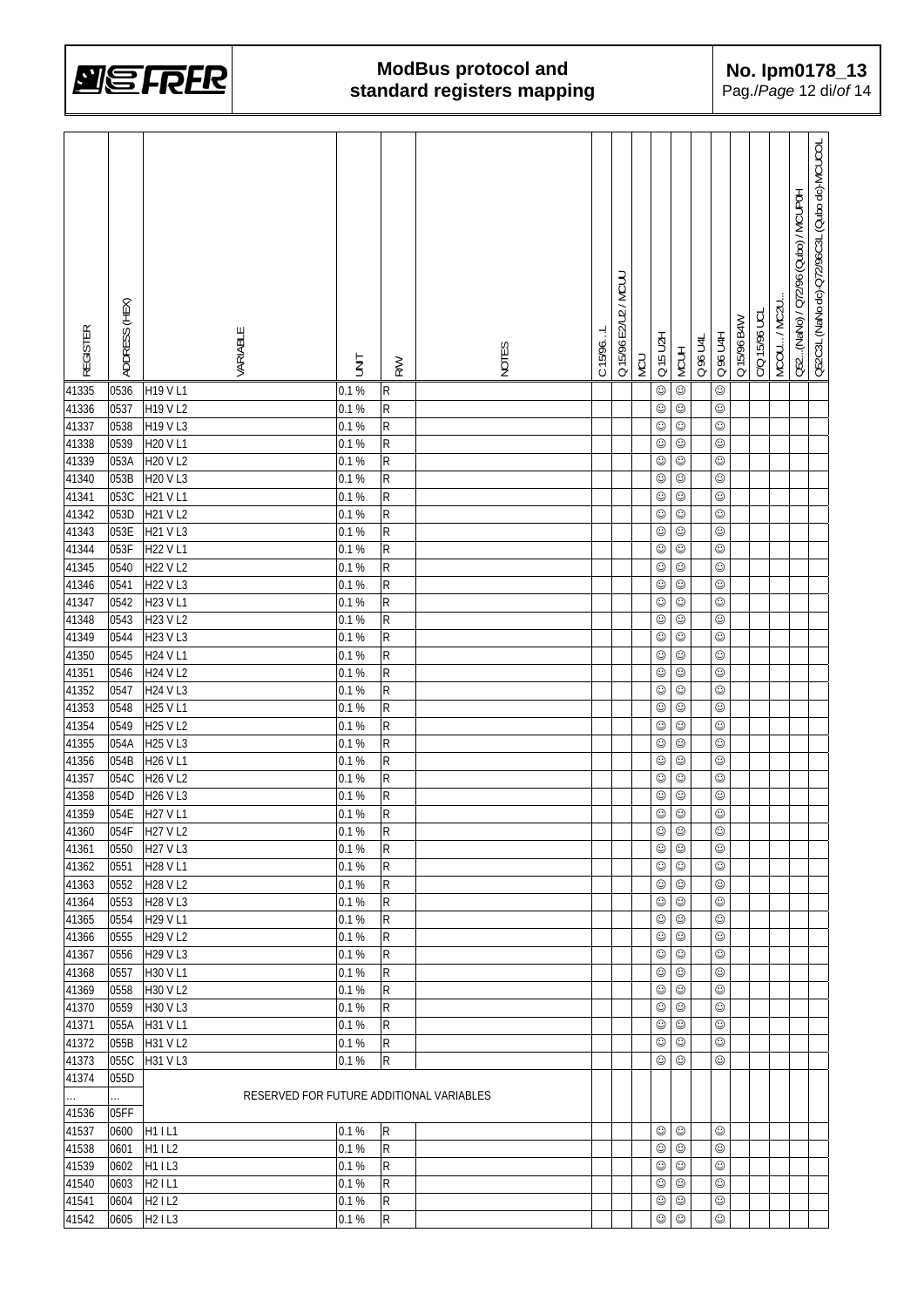

| <b>REGISTER</b> | ADDRESS (HEX) | VARIABLE                         | İML   | <b>RW</b>               | NOTES | C 15/96L | Q 15/96 E2/U2 / MCUL | NCU | Q 15 U2H   | <b>MCUH</b> | Q 96 U4L | Q 96 U4H   | Q 15/96 B4W | C/Q 15/96 UCL | MCOU / MC2U | Q52(NaNo) / Q72/96 (Qubo) / MCUP0H | Q52C3L (NaNo dc)-Q72/96C3L (Qubo dc)-MCUCOL |
|-----------------|---------------|----------------------------------|-------|-------------------------|-------|----------|----------------------|-----|------------|-------------|----------|------------|-------------|---------------|-------------|------------------------------------|---------------------------------------------|
| 41543           | 0606          | H3 I L1                          | 0.1%  | R                       |       |          |                      |     | $\odot$    | $\odot$     |          | $\odot$    |             |               |             |                                    |                                             |
| 41544           | 0607          | H3 I L2                          | 0.1%  | R                       |       |          |                      |     | $\odot$    | $_{\odot}$  |          | $_{\odot}$ |             |               |             |                                    |                                             |
| 41545           | 0608          | H3 I L3                          | 0.1%  | R                       |       |          |                      |     | $_{\odot}$ | ☺           |          | $_{\odot}$ |             |               |             |                                    |                                             |
| 41546           | 0609          | H4 I L1                          | 0.1%  | R                       |       |          |                      |     | ☺          | $\odot$     |          | $_{\odot}$ |             |               |             |                                    |                                             |
| 41547           | 060A          | H4 I L2                          | 0.1%  | R                       |       |          |                      |     | ☺          | $\odot$     |          | $\odot$    |             |               |             |                                    |                                             |
| 41548           | 060B          | H4 IL3                           | 0.1 % | $\mathsf{R}$            |       |          |                      |     | $_{\odot}$ | ☺           |          | $_{\odot}$ |             |               |             |                                    |                                             |
| 41549           | 060C          | H <sub>5</sub> IL1               | 0.1%  | R                       |       |          |                      |     | $\odot$    | $_{\odot}$  |          | $\odot$    |             |               |             |                                    |                                             |
| 41550           | 060D          | H5 I L2                          | 0.1%  | R                       |       |          |                      |     | $\odot$    | $\odot$     |          | $\odot$    |             |               |             |                                    |                                             |
| 41551           | 060E          | H5 I L3                          | 0.1%  | R                       |       |          |                      |     | $\odot$    | $\odot$     |          | $\odot$    |             |               |             |                                    |                                             |
| 41552           | 060F          | H6IL1                            | 0.1 % | R                       |       |          |                      |     | $\odot$    | $\odot$     |          | $_{\odot}$ |             |               |             |                                    |                                             |
| 41553           | 0610          | H6 I L2                          | 0.1%  | R                       |       |          |                      |     | $\odot$    | $_{\odot}$  |          | $_{\odot}$ |             |               |             |                                    |                                             |
| 41554           | 0611          | H6   L3                          | 0.1%  | R                       |       |          |                      |     | $\odot$    | $_{\odot}$  |          | $_{\odot}$ |             |               |             |                                    |                                             |
| 41555           | 0612          | H71L1                            | 0.1%  | R                       |       |          |                      |     | $\odot$    | $_{\odot}$  |          | $_{\odot}$ |             |               |             |                                    |                                             |
| 41556           | 0613          | H71L2                            | 0.1%  | R                       |       |          |                      |     | $\odot$    | $\odot$     |          | $\odot$    |             |               |             |                                    |                                             |
| 41557           | 0614          | H71L3                            | 0.1%  | R                       |       |          |                      |     | $\odot$    | $_{\odot}$  |          | $_{\odot}$ |             |               |             |                                    |                                             |
| 41558           | 0615          | H81L1                            | 0.1%  | R                       |       |          |                      |     | $\odot$    | $_{\odot}$  |          | $_{\odot}$ |             |               |             |                                    |                                             |
| 41559           | 0616          | H81L2                            | 0.1%  | R                       |       |          |                      |     | $\odot$    | $_{\odot}$  |          | $\odot$    |             |               |             |                                    |                                             |
| 41560           | 0617          | <b>H81L3</b>                     | 0.1%  | R                       |       |          |                      |     | $\odot$    | $\odot$     |          | $_{\odot}$ |             |               |             |                                    |                                             |
| 41561           | 0618          | H91L1                            | 0.1 % | $\mathsf{R}$            |       |          |                      |     | $\odot$    | $_{\odot}$  |          | $_{\odot}$ |             |               |             |                                    |                                             |
| 41562           | 0619          | H9 I L2                          | 0.1%  | R                       |       |          |                      |     | $\odot$    | $\odot$     |          | $_{\odot}$ |             |               |             |                                    |                                             |
| 41563           | 061A          | H9 I L3                          | 0.1 % | R                       |       |          |                      |     | $\odot$    | $_{\odot}$  |          | $_{\odot}$ |             |               |             |                                    |                                             |
| 41564           | 061B          | H10 IL1                          | 0.1%  | R                       |       |          |                      |     | $_{\odot}$ | $_{\odot}$  |          | $_{\odot}$ |             |               |             |                                    |                                             |
| 41565           | 061C          | H10 IL2                          | 0.1%  | R                       |       |          |                      |     | $_{\odot}$ | $_{\odot}$  |          | $_{\odot}$ |             |               |             |                                    |                                             |
| 41566           | 061D          | H10 IL3                          | 0.1 % | R                       |       |          |                      |     | $_{\odot}$ | $_{\odot}$  |          | $\odot$    |             |               |             |                                    |                                             |
| 41567           | 061E          | H11 IL1                          | 0.1%  | R                       |       |          |                      |     | $\odot$    | $\odot$     |          | $\odot$    |             |               |             |                                    |                                             |
| 41568           |               | 061F H111L2                      | 0.1 % | $\overline{\mathsf{R}}$ |       |          |                      |     | $\odot$    | $\odot$     |          | $\odot$    |             |               |             |                                    |                                             |
| 41569           | 0620          | H11 IL3                          | 0.1%  | R                       |       |          |                      |     | ☺          | ☺           |          | ☺          |             |               |             |                                    |                                             |
| 41570           | 0621          | H12 I L1                         | 0.1%  | R                       |       |          |                      |     | $_{\odot}$ | $_{\odot}$  |          | ☺          |             |               |             |                                    |                                             |
| 41571           | 0622          | H12 I L2                         | 0.1%  | R                       |       |          |                      |     | $_{\odot}$ | $_{\odot}$  |          | ☺          |             |               |             |                                    |                                             |
| 41572           | 0623          | H12 I L3                         | 0.1%  | R                       |       |          |                      |     | ☺          | $_{\odot}$  |          | ☺          |             |               |             |                                    |                                             |
| 41573           | 0624          | H13 I L1                         | 0.1%  | R                       |       |          |                      |     | ☺          | $_{\odot}$  |          | ☺          |             |               |             |                                    |                                             |
| 41574           | 0625          | H13 I L2                         | 0.1%  | R                       |       |          |                      |     | ☺          | $_{\odot}$  |          | ☺          |             |               |             |                                    |                                             |
| 41575           | 0626          | H13 IL3                          | 0.1%  | R                       |       |          |                      |     | $_{\odot}$ | $_{\odot}$  |          | $\odot$    |             |               |             |                                    |                                             |
| 41576           | 0627          | H14 I L1                         | 0.1%  | R                       |       |          |                      |     | ☺          | $_{\odot}$  |          | $_{\odot}$ |             |               |             |                                    |                                             |
| 41577           | 0628          | H14 I L2                         | 0.1 % | R                       |       |          |                      |     | $\odot$    | $_{\odot}$  |          | $\odot$    |             |               |             |                                    |                                             |
| 41578           | 0629          | H14   L3                         | 0.1%  | R                       |       |          |                      |     | ☺          | $_{\odot}$  |          | $\odot$    |             |               |             |                                    |                                             |
| 41579           | 062A          | H15 IL1                          | 0.1%  | R                       |       |          |                      |     | $_{\odot}$ | $_{\odot}$  |          | $\odot$    |             |               |             |                                    |                                             |
| 41580           | 062B          | H15 I L2                         | 0.1%  | R                       |       |          |                      |     | $_{\odot}$ | $_{\odot}$  |          | $_{\odot}$ |             |               |             |                                    |                                             |
| 41581           | 062C          | H <sub>15</sub>   L <sub>3</sub> | 0.1%  | R                       |       |          |                      |     | $_{\odot}$ | $_{\odot}$  |          | $_{\odot}$ |             |               |             |                                    |                                             |
| 41582           | 062D          | H <sub>16</sub> IL1              | 0.1 % | R                       |       |          |                      |     | $\odot$    | $_{\odot}$  |          | ☺          |             |               |             |                                    |                                             |
| 41583           | 062E          | H16 I L2                         | 0.1 % | R                       |       |          |                      |     | ☺          | $_{\odot}$  |          | ☺          |             |               |             |                                    |                                             |
| 41584           | 062F          | H16   L3                         | 0.1 % | R                       |       |          |                      |     | ☺          | ☺           |          | $_{\odot}$ |             |               |             |                                    |                                             |
| 41585           | 0630          | H17 IL1                          | 0.1 % | R                       |       |          |                      |     | $_{\odot}$ | $_{\odot}$  |          | ☺          |             |               |             |                                    |                                             |
| 41586           | 0631          | H171L2                           | 0.1 % | R                       |       |          |                      |     | $\odot$    | $_{\odot}$  |          | $\odot$    |             |               |             |                                    |                                             |
| 41587           | 0632          | H17   L3                         | 0.1 % | R                       |       |          |                      |     | ☺          | $_{\odot}$  |          | ☺          |             |               |             |                                    |                                             |
| 41588           | 0633          | H18 I L1                         | 0.1%  | R                       |       |          |                      |     | $_{\odot}$ | $_{\odot}$  |          | $_{\odot}$ |             |               |             |                                    |                                             |
| 41589           | 0634          | H18 I L2                         | 0.1%  | R                       |       |          |                      |     | $_{\odot}$ | $_{\odot}$  |          | $_{\odot}$ |             |               |             |                                    |                                             |
| 41590           | 0635          | H18 IL3                          | 0.1%  | ${\sf R}$               |       |          |                      |     | $_{\odot}$ | $_{\odot}$  |          | $\odot$    |             |               |             |                                    |                                             |